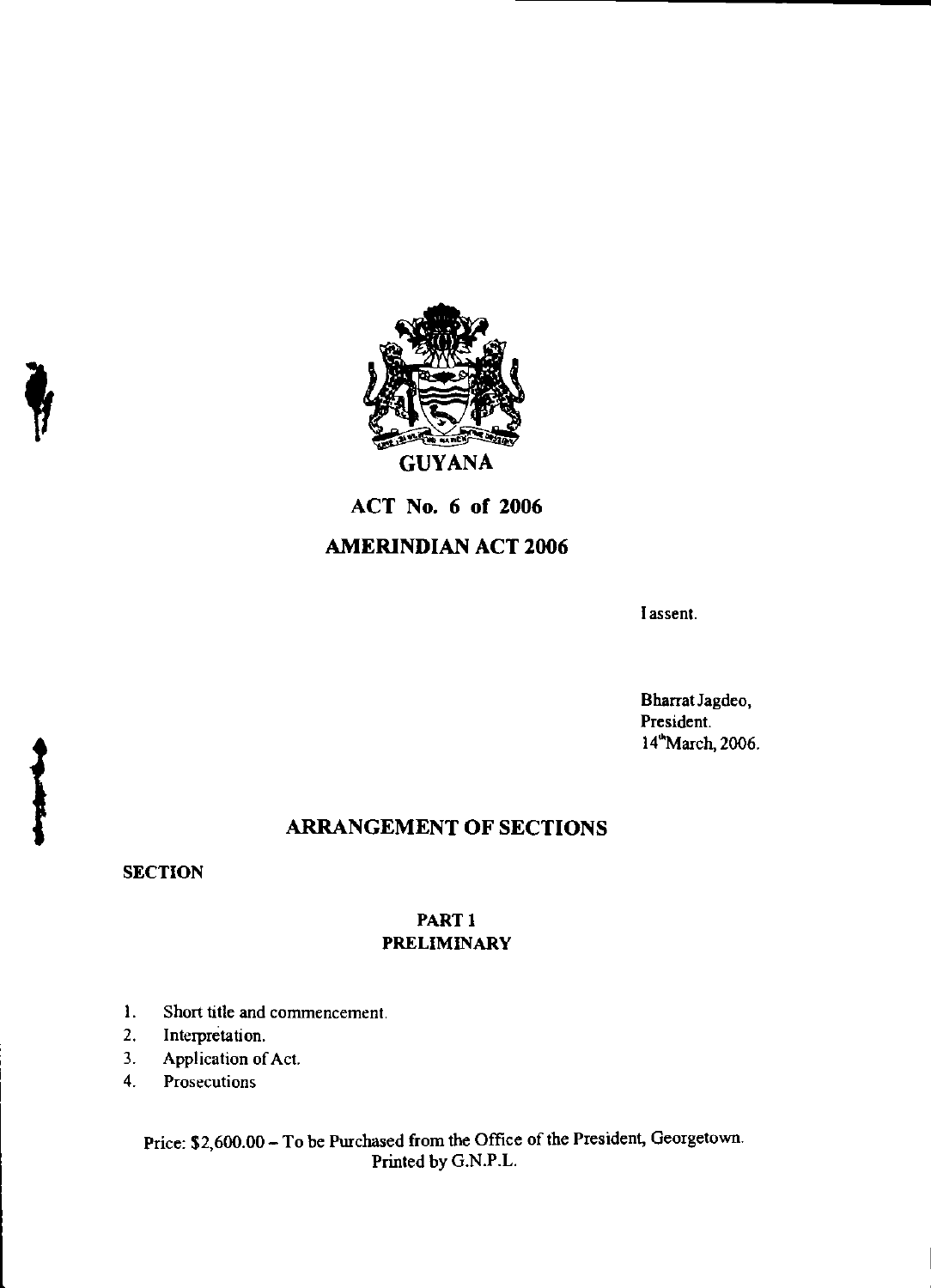# PART II ENTRY AND ACCESS

2

- 5. Entry and access; scientific and other research.
- 6. Report; use of scientific and other research.
- 7. Conditional permission.
- 8. Official business.
- 9. Lawful travellers.

#### PART HI **GOVERNANCE**

- 10. Village Councils.
- 11. Composition of Village Councils.
- 12. Office bearers.
- 13. Functions of Village Councils.
- 14. Powers of Village Council to make rules.
- 15. Rules.
- 16. Power of Village Council to investigate breaches of rules and impose fines.
- 17. Offences.
- IS. Taxes.
- 19. Register.
- 20. Functions and powers of *the* Toshao.
- 21. Justice of the peace.
- 22. Duties.
- 23. Death or incapacity of a Toshao
- 24. Payments.
- 25. Conflict of interest.
- 26. Resignation
- 27. Petitions for removal.
- 28. Investigation.
- 29. Removal of members of the Village Council.
- 30. Return of documents etc.
- 31. Village accounts.
- 32. Village plan.
- 33. Audits.
- 34. Village general meeting.
- 35. District Council.
- 36. Functions of District Council.
- 37. Special provisions for Karasabai.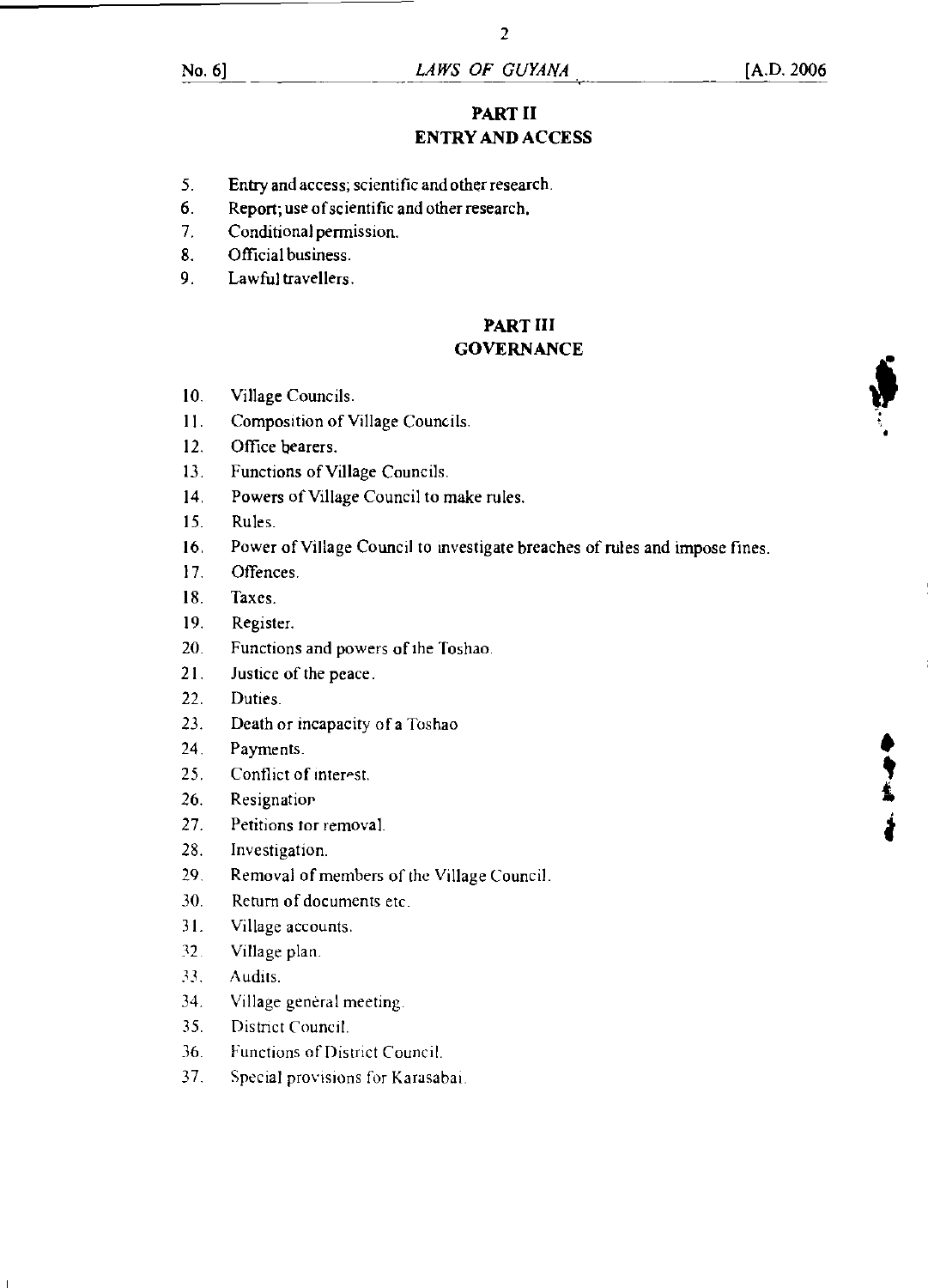### **PART IV**

# **NATIONAL TOSHAOS COUNCIL**

- 38. Establishment of National Toshaos Council.
- 39. Executive committee.
- 40. Secretariat.
- 41. Functions of National Toshaos Council.
- 42. Meetings.
- 43. Procedure.

#### PART V

#### VILLAGE LANDS

- 44. Inalienability of Village lands.
- 45. Allocation of land to residents
- 46. Leases.
- 47. Consents required.
- 48. Mining.
- 49. Terms of agreement.
- 50. Refusal of Village consent for large scale mining.
- 51. Fees, tribute and royalties.
- 52. Traditional mining privileges.
- 53. Obligations of the Guyana Geology and Mines Commission.
- 54. Use of forest produce by residents.
- 55. Use of forest produce by non-residents.
- 56. Obligations of Guyana Forestry Commission.<br>57. Rights over State lands and State forests.
- Rights over State lands and State forests.
- 58. Protected areas.

#### **PART VI**

## **GRANTS OF COMMUNAL LAND TO AMERINDIAN VILLAGES AND AMERINDIAN COMMUNITIES**

- 59. Extensions of land.
- 60. Grants of land.
- 61. Acknowledgement and investigation.
- 62. Decision.
- 63. Approval.
- 64. Appeal.

Ĵ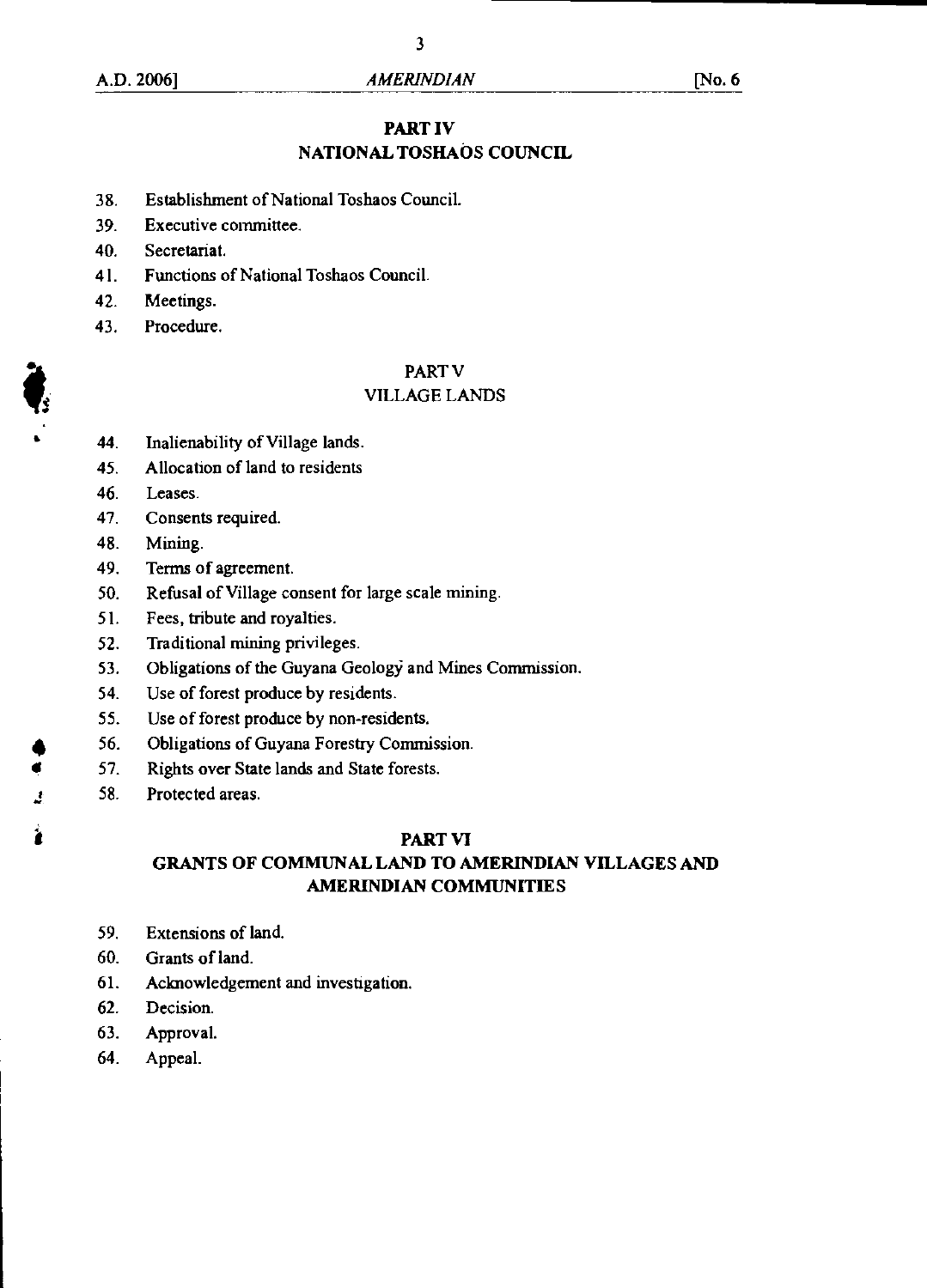4

# PART VII **ELECTIONS**

- 65. Toshaos and Councillors elected by secret ballot.
- 66. Returning officer.
- 67 Election clerks.
- 68. Election notice
- 69. Electoral list.
- 70. Nominations
- 71. Eligibility.
- 72. Conduct of the election.
- 73. Swearing in.
- 74. Effect of a tie.
- 75. Complaints.
- 76. Investigation committee.
- 77. Complaint upheld.

# PART VIII

# **OFFENCES**

- 78. Protection of Amerindian artefacts and monuments.<br>79. Multiple voting.
- Multiple voting.
- 80. Additional penalties.

# PART IX

# MINISTER'S FUNCTIONS AND POWERS

- 81. Minister to approve rule made by Village Council.
- 82. Regulations.
- 83. Amendments.
- 84. Repeal.

#### PART X COMMUNITY COUNCIL

- 85. Community Council.
- 86. Functions of a Community Council.
- 87. Authority of Community Council.
- 88. Elections for Community Council.
- 89. The Toshao of a Community Council *ex officio* member of a National Toshao Council.

#### **FIRST SCHEDULE.**

#### **SECOND SCHEDULE.**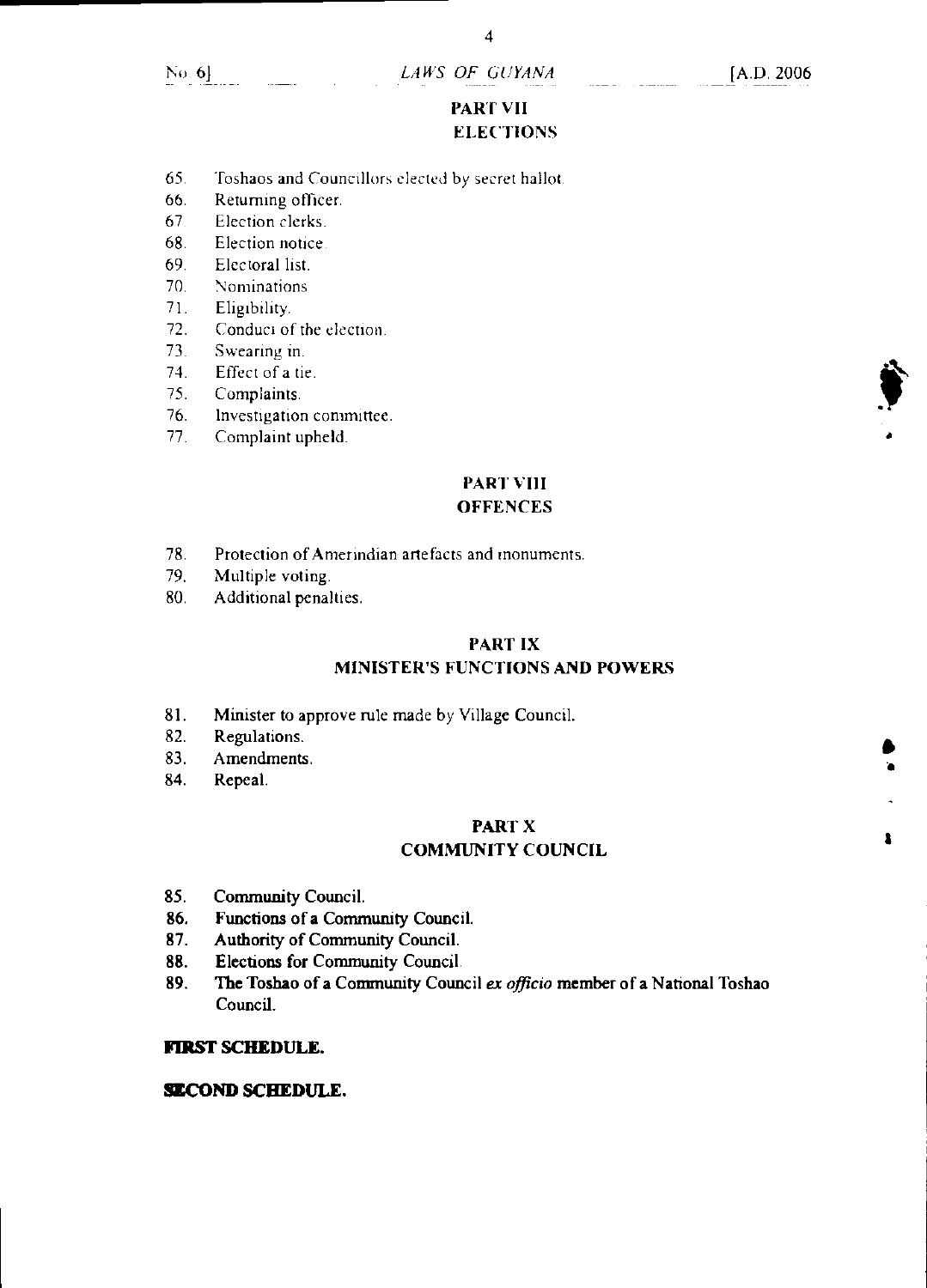AN ACT to provide for the recognition and protection of the collective rights of Amerindian Villages and Communities, the granting of land to Amerindian Villages and Communities and the promotion of good governance within Amerindian Villages and Communities.

A D. 2006 Enacted by the Parliament of Guyana:-

#### **PART I PRELIMINARY**

I . This Act may be cited as the Amerindian Act 2006 and shall come into operation on such date as the Minister may by order appoint and the Minister may appoint different dates for different sections.

Interpretation

Short title and commencement.

2. In this Act-

"Amerindian" means any citizen of Guyana who —

- (a) belongs to any of the native or aboriginal peoples of Guyana; or
- (b) is a descendant of any person mentioned in paragraph (a);
- "Amerindian monument" means any structure of an archaeological nature, or any inscription, painting or other creation by an Amerindian, which is designated as an Amerindian monument by the Minister by order on the advice of the National Toshaos Council;
- "Community or Amerindian Community" means a group of Amerindians organised as a traditional community with a common culture and occupying or using the State lands which they have traditionally occupied or used;
- "Councillor" means a member of a Village Council other than the Toshao;
- "District" means an area under the authority of a District Council;
- "District Council" means a District Council established by order under section 35;
- "large scale mining" has the same meaning as assigned to it under the Mining Act 1989;
- "miner" means any person carrying out or intending to carry out mining activities.
- "mineral" has the same meaning as in section 2 of the Mining Act 1989;
- "mining activities" includes exploration, prospecting, drilling, mining, extracting **and** appropriating any mineral;

No. 20 of 1989

No 20 of 1989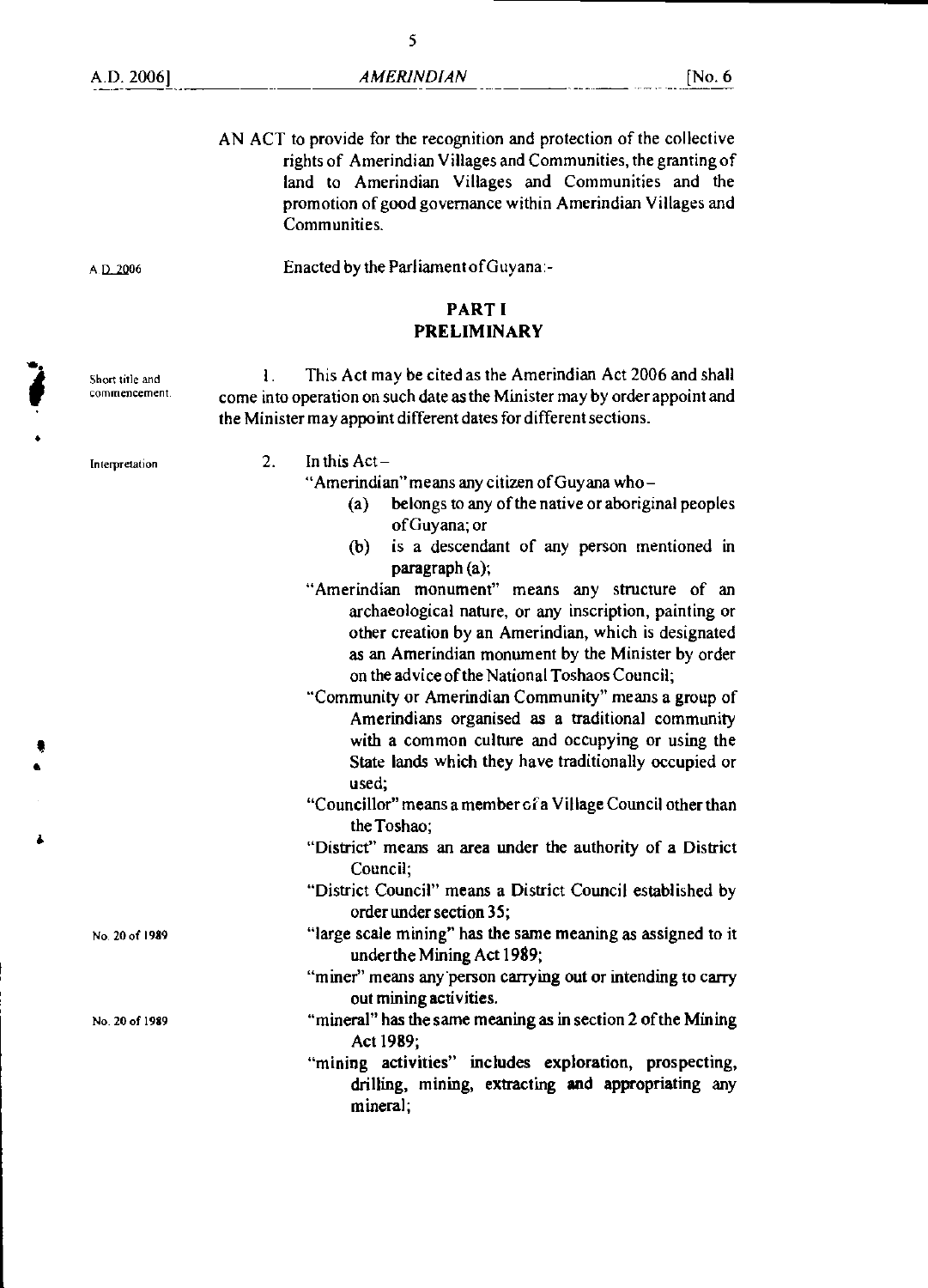"Minister" means the Minister responsible for Amerindian Affairs;

"resident" means an individual -

- (a) who is an Amerindian who was born in, lives in or has his principal place of residence within the Village provided that no Amerindian ceases to be a resident simply because he is temporarily away from the Village for employment, education or medical treatment; or
- (b) who lives within the Village and is recognised as a resident by the membership rules of that Village;
- "traditional mining privilege" means any privilege to carry out artesianal mining which an Amerindian possesses by virtue of being a member of an Amerindian Village or Amerindian Community;
- "traditional right" means any subsistence right or privilege, in existence at the date of the commencement of this Act, which is owned legally or by custom by an Amerindian Village or Amerindian Community and which is exercised sustainably in accordance with the spiritual relationship which the Amerindian Village or Amerindian Community has with the land, but it does not include a traditional mining privilege;
- "Village or Amerindian Village" means a group of Amerindians occupying or using Village lands;
- "Village lands" means lands owned communally by a Village under title granted to a Village Council to hold for the benefit of the Village;
- "Village Council" means a Village Council established under Cap. 29.01 the authority of the Amerindian Act, the Annai District Council, Kanashen Village Council, Baramita Village Council and any Village Council established by order of the Minister under this Act;
	- "voter" means a person listed in the electoral list compiled under section 69 (1) by the Village Council of the Village in which he exercises his right to vote.

Application of Act.  $3. (1)$  This Act applies to all Amerindian Villages and Amerindian Communities.

> (2) An Amerindian Village or an Amerindian Community may include in its name or in any description of itself the name of the native or aboriginal peoples to which it belongs, the name of the village or its location, any traditional name, or any term which is of cultural or social significance.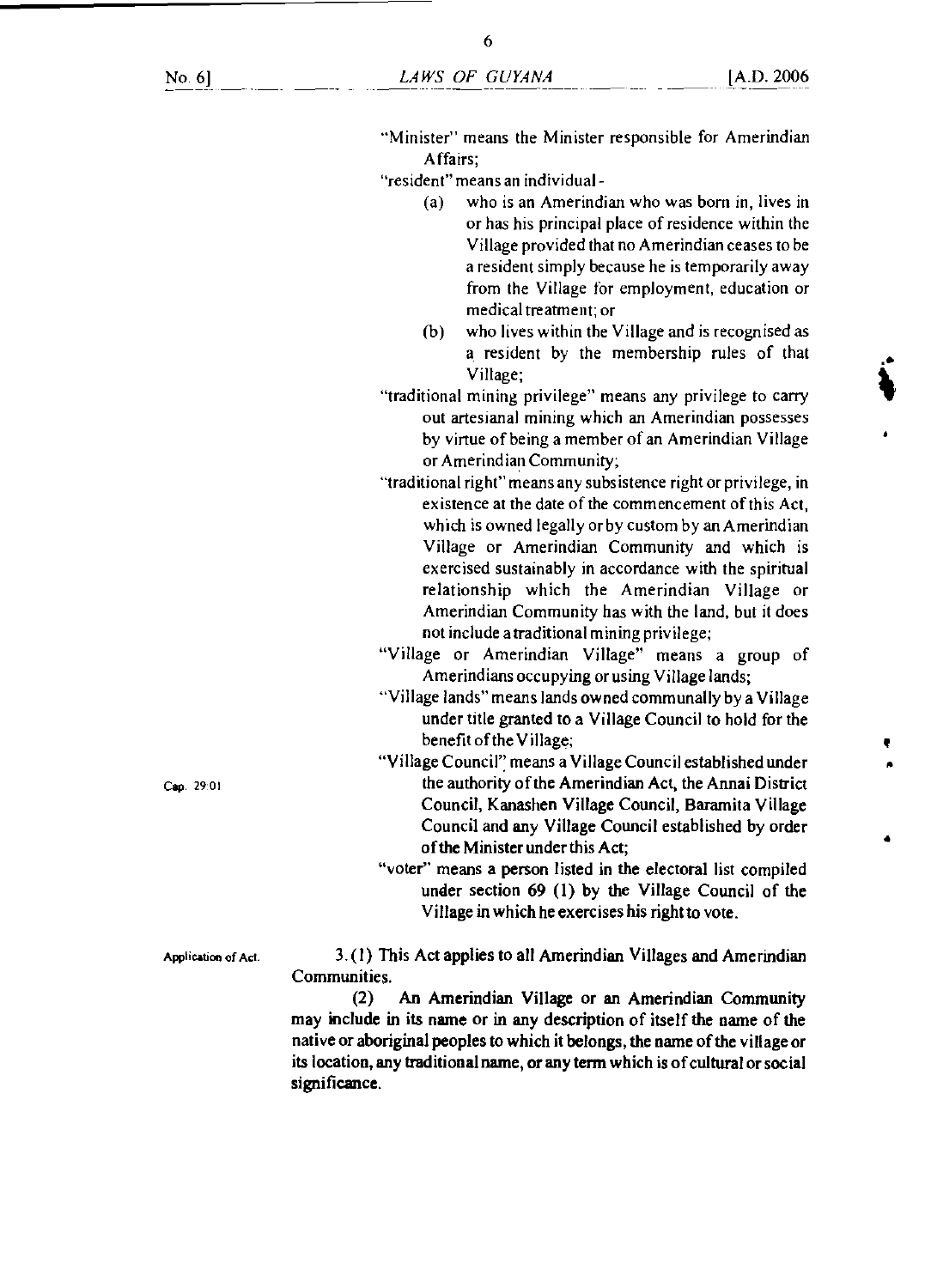Prosecutions 4. Prosecutions in respect of offences under this Act shall be brought in a court of summary jurisdiction by a Toshao or by a Councillor or anyone authorised by the Village Council.

### PART II ENTRY AND ACCESS

Entry and access;  $5. (1)$  A person, other than a person referred to in section 8, who scientific and  $\beta$ scientific and<sup>13</sup> wishes to enter Village lands shall apply for and obtain the permission of the Village Council.

(2) A person who contravenes subsection (1) is guilty of an First Schedule. offence and liable to the penalties prescribed in paragraph (a) of the First Schedule.

> (3) A person, other than a person referred to in section 8, who wishes to conduct any scientific, anthropological or archaeological research or any other research or study which relates to biological diversity, the environment or natural resources or to any use or knowledge thereof within Village lands shall apply for and obtain in advance -

- (a) the permission of the Village Council;
- (b) all permits required under any other written law; and
- (c) the permission of the Minister.

(4) A person who contravenes subsection (3) is guilty of an First Schedule offence and is liable to the penalties prescribed in paragraph (b) of the First Schedule.

Report; use of  $\qquad 6. (1)$  A person who carries out any research or study under section 5(3) shall provide the Village Council and the Minister with -

- (a) a full written report of his fmdings;
	- (b) a copy of all recordings made; and
	- (c) a copy of any publication containing material derived from such research.

(2) A person who wishes to make use of any material derived from research or study under this section shall -

- (a) apply for and obtain the permission of the Village Council, the Minister, the Minister with responsibility for culture, and the Environmental Protection Agency established under the No. 11 of 1996 Environmental Protection Act 1996;
	- (b) in good faith negotiate and enter into a benefit sharing agreement with the Village Council.

(3) A person who contravenes subsection 2(a) is guilty of **an**  First Schedule. offence and is liable to the penalties prescribed in paragraph (a) of the First Schedule.

(4) A person who contravenes subsection (2) (b) is guilty of **an**  First Schedule. offence and is liable to the penalties prescribed in paragraph (b) of the First Schedule.

scientific and<br>other research

•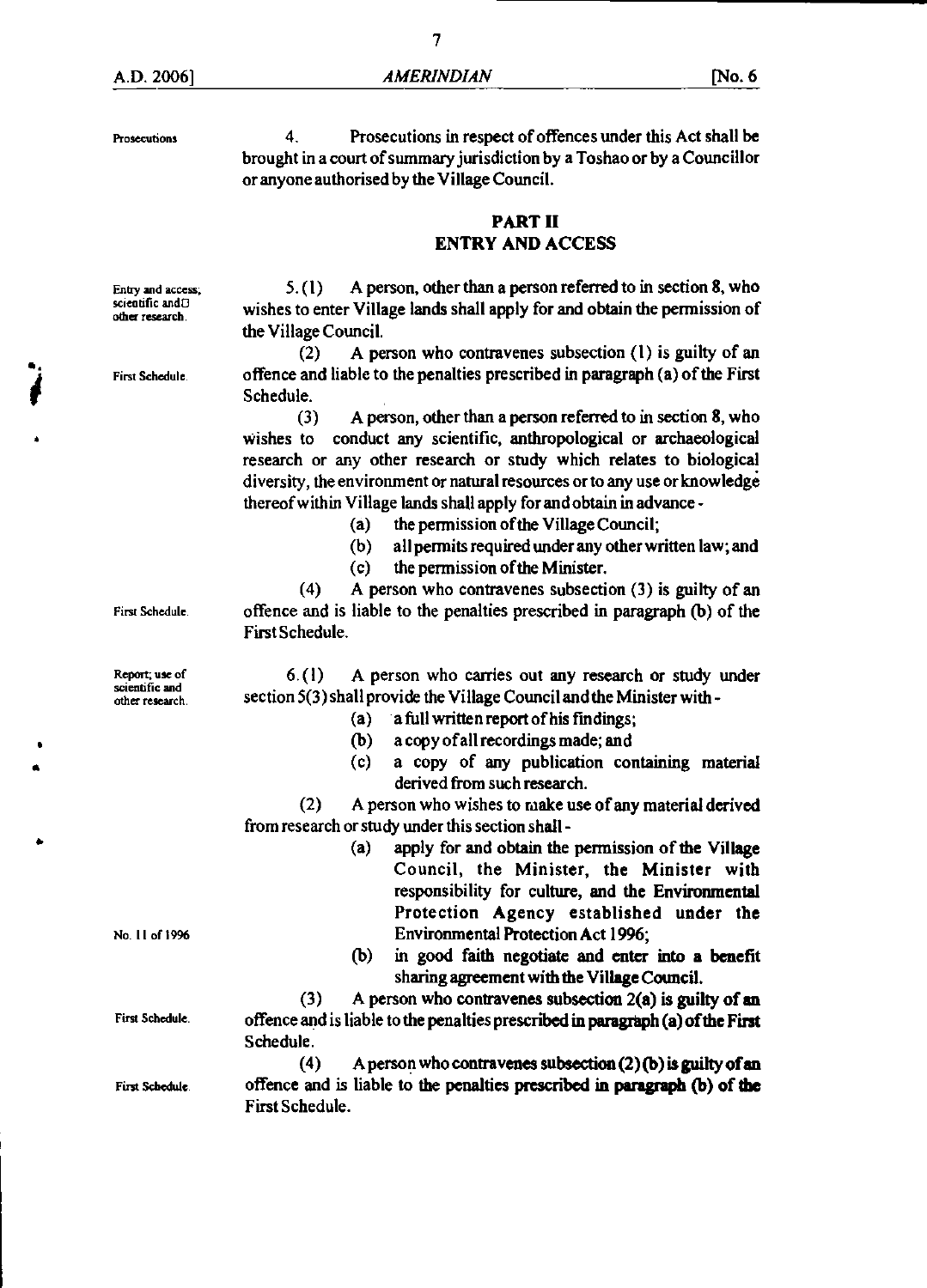l,

| Conditional<br>permission.<br>First Schedule.<br>First Schedule | 7. (1).<br>In granting permission to enter Village lands, or to carry<br>out any research or study, a Village Council may attach reasonable<br>conditions to its permission including restrictions on access to sacred<br>sites, private homes and other areas of Village lands.<br>If a person breaches any condition of a permission granted<br>(2)<br>to him the Village Council may revoke his permission after giving him a<br>reasonable opportunity to be heard.<br>A person who remains within Village lands after his<br>(3)<br>permission has been revoked is guilty of an offence and is liable to the<br>penalties prescribed in paragraph (a) of the First Schedule.<br>A person who continues to carry out research in Village<br>(4)<br>lands after his permission has been revoked is guilty of an offence and is<br>liable to the penalties prescribed in paragraph (b) of the First Schedule.<br>(5)<br>A person who obtains permission from a Village Council<br>under section 5 shall comply with the rules made by the Village Council<br>under section 14. | ì,<br>۵ |
|-----------------------------------------------------------------|----------------------------------------------------------------------------------------------------------------------------------------------------------------------------------------------------------------------------------------------------------------------------------------------------------------------------------------------------------------------------------------------------------------------------------------------------------------------------------------------------------------------------------------------------------------------------------------------------------------------------------------------------------------------------------------------------------------------------------------------------------------------------------------------------------------------------------------------------------------------------------------------------------------------------------------------------------------------------------------------------------------------------------------------------------------------------------|---------|
| Official<br>business                                            | 8.(1)<br>A person who enters Village lands to conduct official<br>business for the Government or who is acting under the authority of any<br>written law or is otherwise lawfully authorised -<br>is deemed to have permission from the Village<br>$\left( a\right)$<br>Council:<br>shall obtain any permission or consent required by<br>(b)<br>any other written law;<br>shall inform the Village Council of the nature of his<br>(c)<br>business and his expected length of stay; and<br>shall comply with the rules made by the Village<br>(d)<br>Council under section 14.<br>(2)<br>Official business includes the inspection, maintenance<br>and repair of airstrips, schools, health centres and other public buildings<br>operated by the State.                                                                                                                                                                                                                                                                                                                        |         |
| Lawful travellers                                               | 9.(1)<br>A person lawfully travelling through Village lands shall<br>comply with the rules made by the Village Council under section 14.<br>(2)<br>A Village Council and any residents of a Village shall not<br>obstruct the law ful passage of any person through Village lands.                                                                                                                                                                                                                                                                                                                                                                                                                                                                                                                                                                                                                                                                                                                                                                                               |         |
|                                                                 | <b>PART III</b><br><b>GOVERNANCE</b>                                                                                                                                                                                                                                                                                                                                                                                                                                                                                                                                                                                                                                                                                                                                                                                                                                                                                                                                                                                                                                             |         |
| Village Councils                                                | 10(1)<br>A Village Council is established to administer a<br>Village.<br>(2)<br>A Village Council is a body corporate.<br>(3)<br>In discharging its functions the Village Council shall act<br>collectively.                                                                                                                                                                                                                                                                                                                                                                                                                                                                                                                                                                                                                                                                                                                                                                                                                                                                     |         |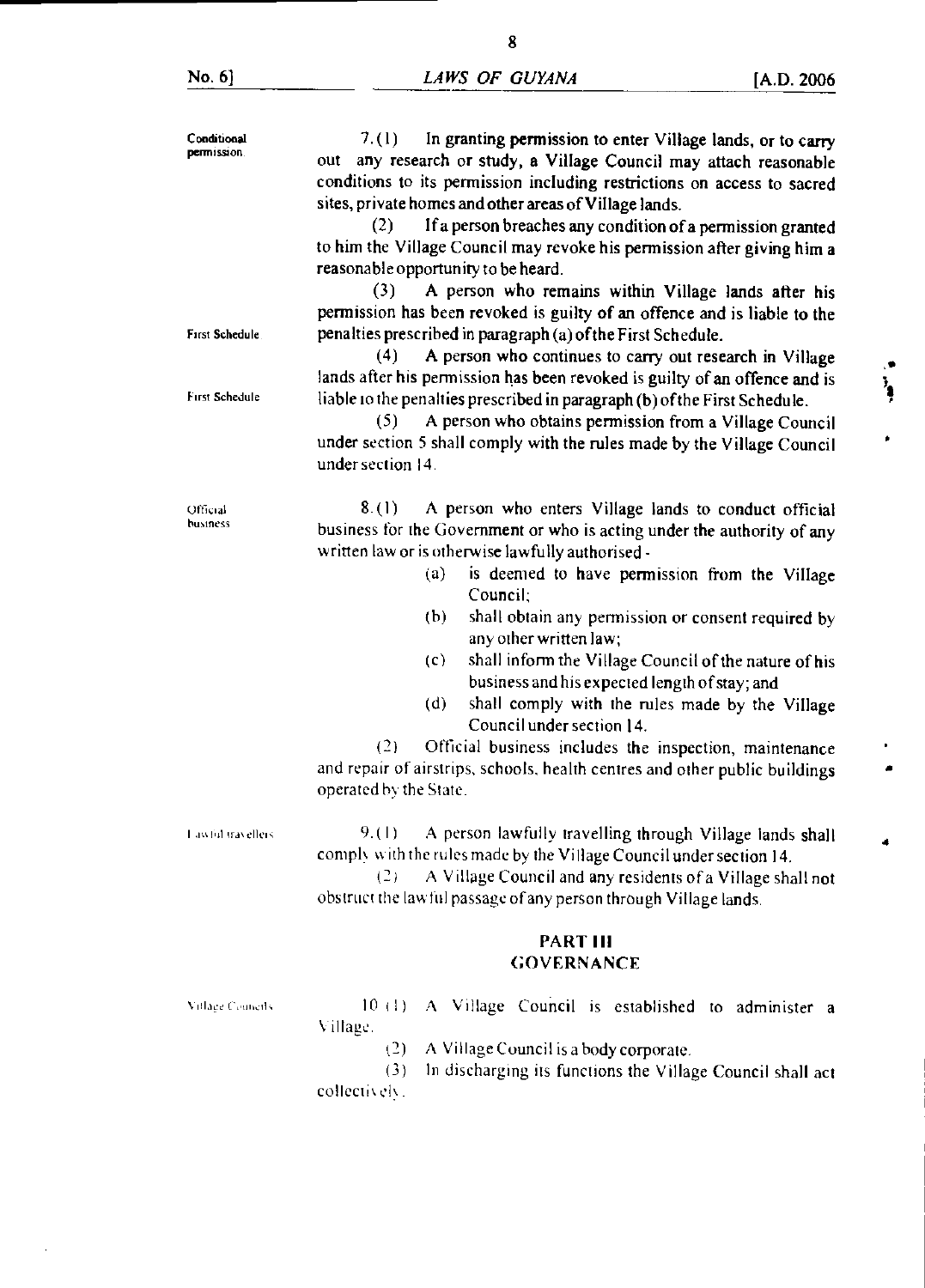Composition of Village Councils. Office bearers. Functions of Village Councils 11.(1) A Village Council comprises a Toshao and Councillors. (2) The number of Councillors, in addition to the Toshao, shall be calculated as follows - (a) Villages of not more than six hundred residents shall have a minimum of six and a maximum of twelve Councillors; (b) Villages of more than six hundred residents but not more than two thousand residents shall have a minimum of eight and a maximum of sixteen Councillors; (c) Villages of more than two thousand residents shall have a minimum of ten and a maximum of twentytwo Councillors. 12. (I) A Village Council shall appoint from among its members a deputy Toshao, a secretary and a treasurer. (2) A Village Council may appoint from among its members other office bearers as may be appropriate for the size and interests of the Village. (3) Notwithstanding the provisions of subsection (1) a Village which traditionally elects its deputy Toshao may continue to do so without further notice and the provisions of Part VII shall apply to the election of the deputy as they apply to the election of the Toshao. 13. (I) The functions of a Village Council are to - (a) represent the Village; (b) provide advice and strategic direction to the Village; (c) provide for the planning and development of the Village; (d) hold for the benefit and use of the Village all rights, titles and interests in or over Village lands; (e) manage and regulate the use and occupation of Village lands; (f) promote the sustainable use, protection and conservation of Village lands and the resources on those lands; (g) encourage the preservation and growth of Amerindian culture; (h) ensure that places and artefacts located within Village lands and which hold sacred or cultural values to the Village are protected and cared for; (i) protect and preserve the Village's intellectual property and traditional knowledge; (j) nominate Councillors or other members of the Village to accompany the Toshao to attend meetings

on behalf of the Village;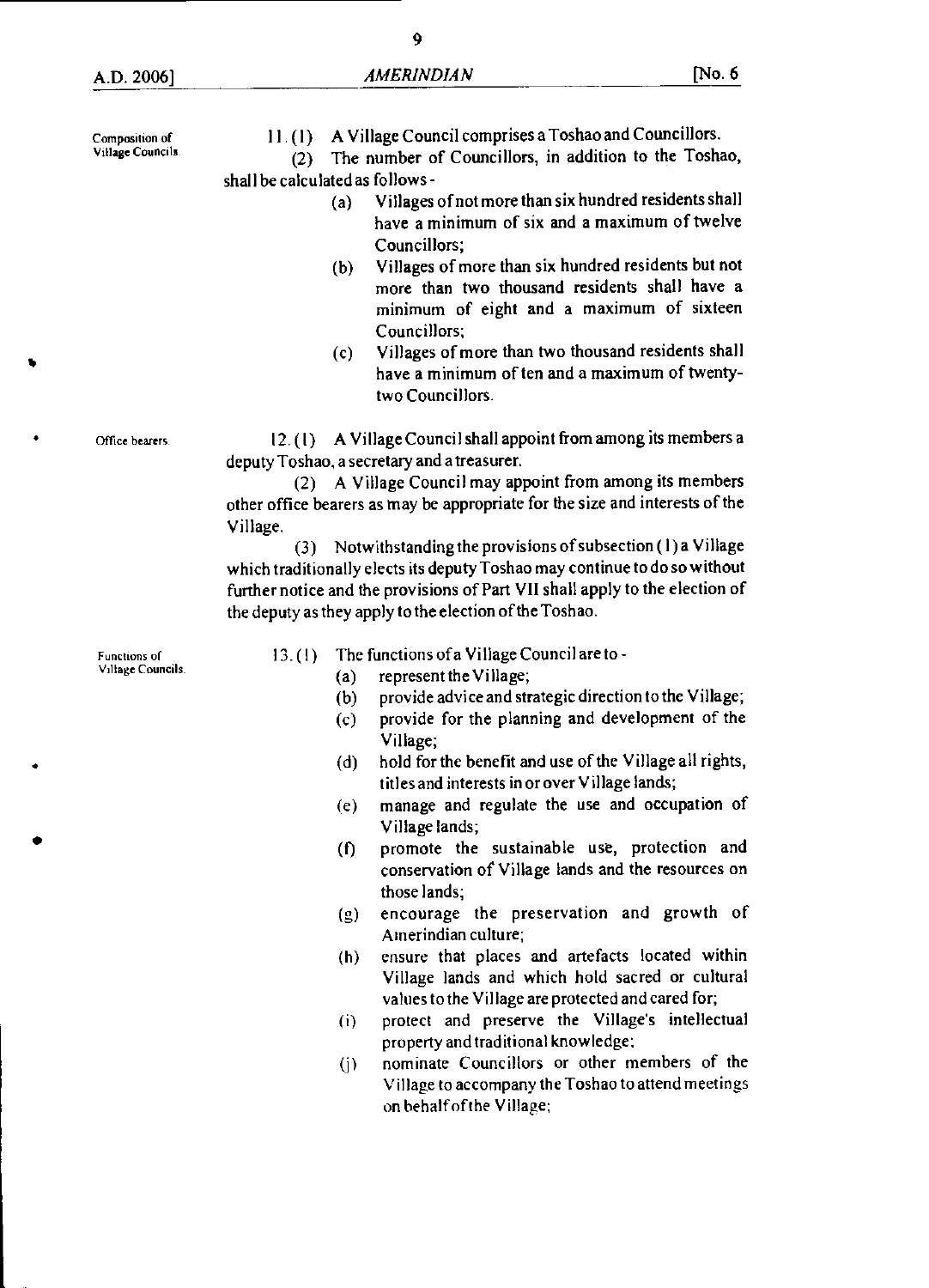10

- (k) ensure that proper accounts and financial records are properly kept and provide to the Minister and auditor a copy of the accounts;
- (I) levy taxes on residents.

(2) A Village Council may assign tasks but may not delegate its functions to any other person.

- (3) In carrying out its functions a Village Council shall at all times
	- (a) act in the best interests of the Village; and
	- (h) provide for the good governance of the Village.

14. (1) Subject to the other provisions of this Act, a Village Council may. in the exercise of its functions, make rules governing -

- (a) qualification as a resident;
- (b) the occupation and use of Village lands;
- (c) access to sites of sacred or cultural significance;
- (d) the management, use, preservation, protection and conservation of Village lands and resources or any part thereof;
- (e) the protection and sustainable management of wildlife including restrictions on hunting, fishing, trapping, poisoning, setting fires and other interference with wildlife;
- $(t)$  the development and regulation of agriculture;
- g) the control, maintenance, protection and use of water supplies including the construction and regulation of wells which are owned by the Village or for which the Village is responsible;
- (h) the construction and maintenance of roads, bridges, ditches, fences and other local works;
- (i) the construction and maintenance of sewerage systems and other sanitary facilities;
- (j) the regulation of the conduct of non-residents when s ithin Village lands;
- $(k)$  maintaining discipline, good order, the prevention of disorderly conduct and nuisance;
- (1) the granting of permission for business or trade on Village lands:
- (in) access to research into and recording and puhlication of intellectual property and traditional know. ledge which belongs to the Village;
- (n) the certification of products made by residents using traditional methods;
- $(a)$  the voting procedure in a Village general meeting;
- i (M) rd inning and development of the Village;

Powers of Vffiage Council to make rules.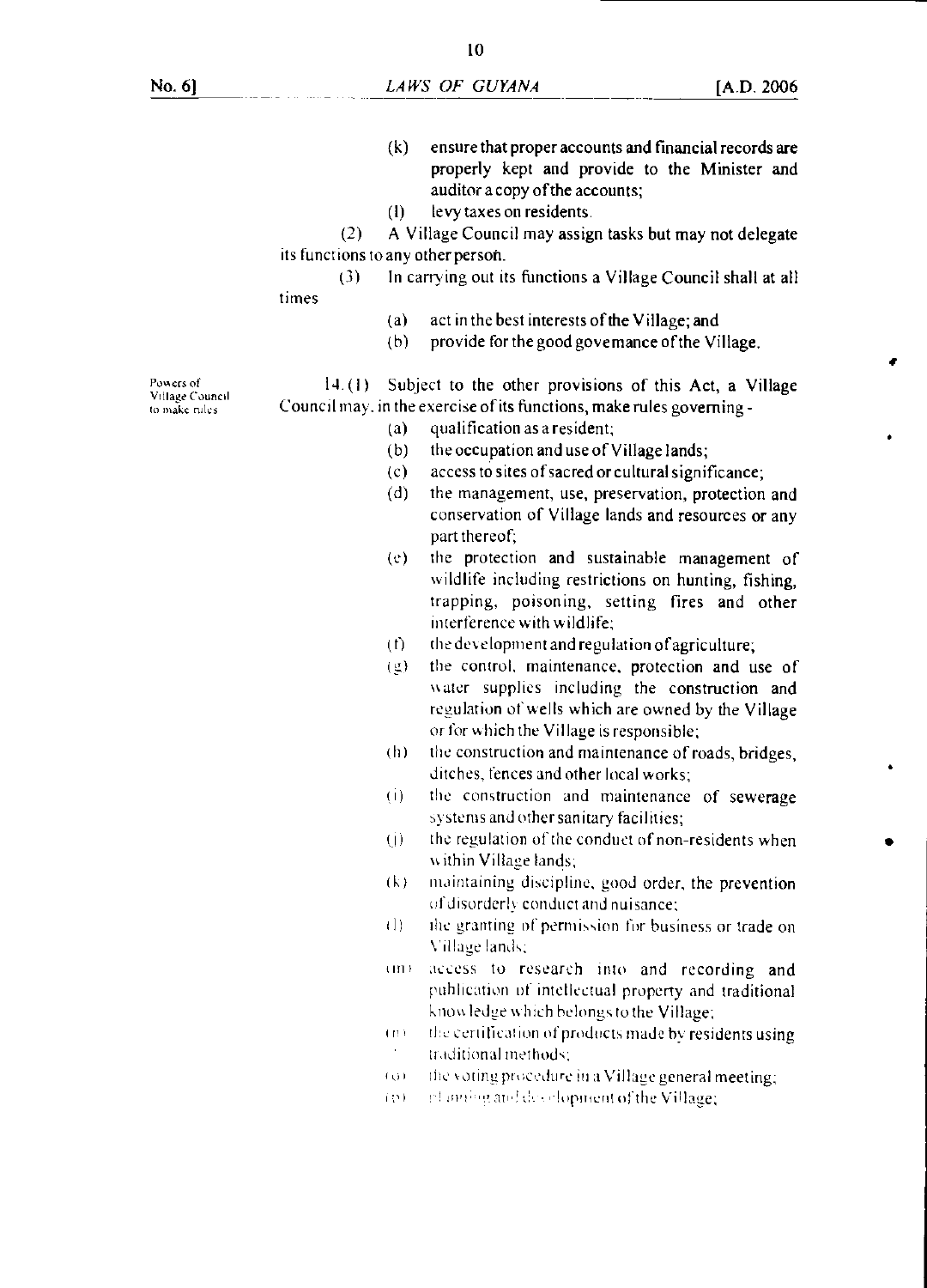(q) any other matter which falls within the functions of the Village Council.

(2) A Village Council may impose a fine of not more than nineteen thousand dollars for the breach of any rule made under subsection (1).

(3) A rule made by a Village Council shall not be inconsistent with any other law and shall be void to the extent of such inconsistency.

(4) The Minister may by order, subject to negative resolution of the National Assembly, increase the maximum penalty imposed under subsection (2).

Rules. 15. A rule, and any amendment to a rule, made by a Village Council comes into effect when -

- (a) the Village Council has consulted the Village in general meeting and two-thirds of the members of the Village general meeting have given their approval; and
- (b) the rule has been approved by the Minister and published in the Gazette.

16. (I) If it is alleged that any person has breached a rule made by a Village Council that person may be required to appear before the Village Council.

(2) The Village Council shall inform the person of the allegation, investigate the matter and give the person a reasonable opportunity to be heard.

(3) If the Village Council is satisfied that the person has breached the rule, the Village Council may require him to pay a fine as specified in accordance with section 14(2).

(4) A resident may elect to serve a period of community service not exceeding three consecutive hours of work per day for fourteen days in lieu of paying the prescribed fine.

17. A person, who refuses to appear before a Village Council when required to do so under section 16(1) or who, although possessed of sufficient means so to do, fails to pay a fine imposed by the Village Council or to serve the substituted period of community service imposed by a Village Council under section 16(4) commits an offence and is liable on summary conviction (before a magistrate) to the penalties prescribed in paragraph (b) of the First Schedule.

18. (1) The Village Council may after consultation with the Village levy taxes on residents.

(2) The Village Council may permit a resident to pay his tax by providing goods or services to the value of the tax due provided that

Powers of Village Council to investigate breaches of rules and impose fines.

First Schedule.

Offences.

Taxes.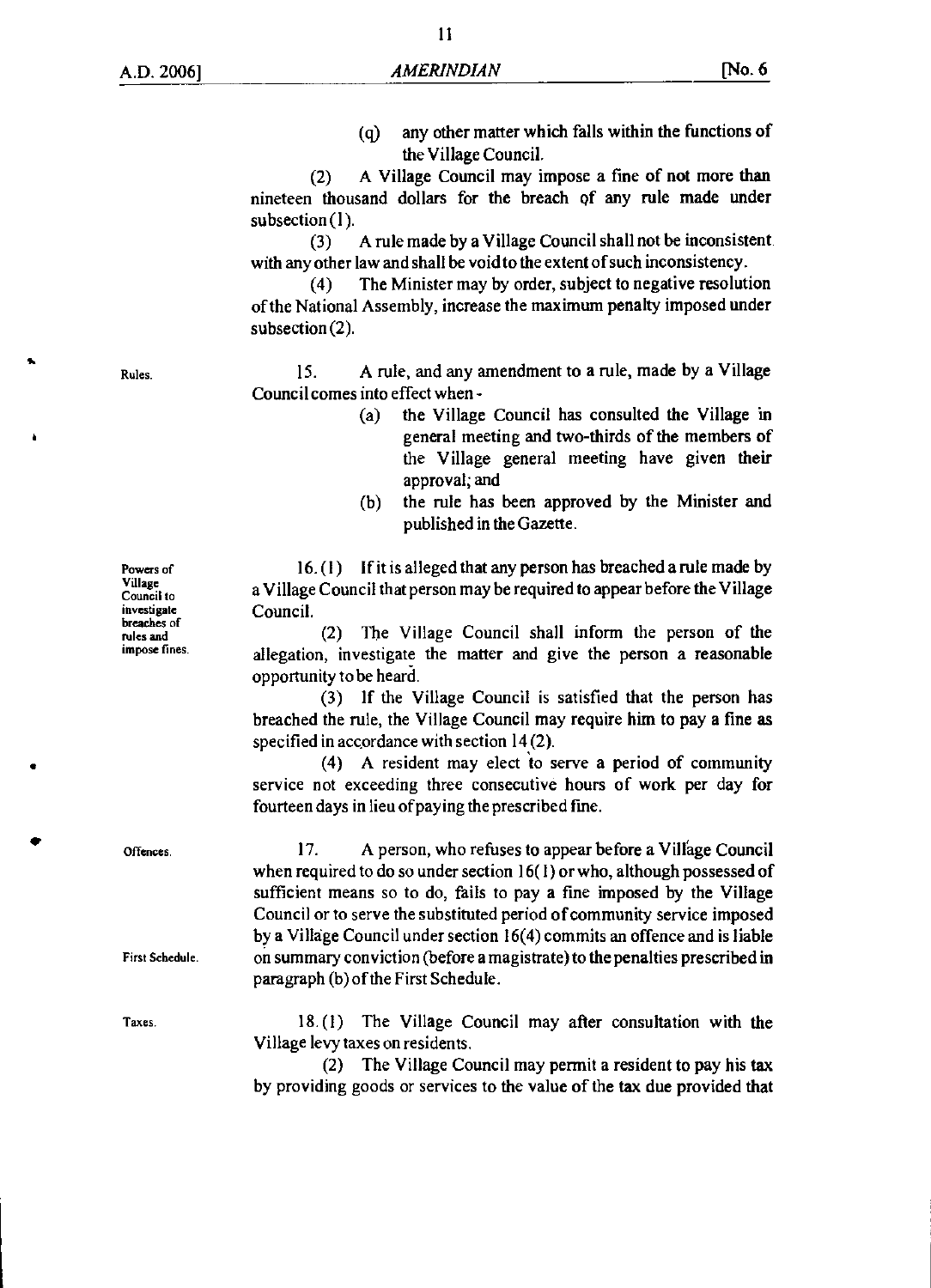any such permission is recorded in writing and a proper account is kept showing the value of the goods and services provided.

- (3) A tax shall be submitted to the Minister for approval.
- (4) The Minister may allow or disallow a tax, the means of

assessment or collection of a tax or make any other alteration or variation as he thinks appropriate for the benefit of the Community but he may not increase a tax.

Register.

- 19. The Village Council shall
	- (a) keep a Register recording
		- (i) the name of each resident;
		- (ii) the date of birth of each resident; and
		- (iii) the date of death of each resident;
	- (b) provide the Minister with a summary of the previous year's Register no later than the 31" January of each year;
	- (c) make the Register available to the Village each year during the month of December, and at any other time that the Village Council may decide, for the Village to inspect and notify the Village Council of any inaccuracies; and
	- (d) keep the Register in a safe place and ensure that it is maintained and kept up to date.

20. (1) A Toshao-

- (a) is a member and the Chairman of a Village Council;
- (b) is a member of the National Toshaos Council;
- (c) is responsible for ensuring good governance including account-ability and transparency within the Village Council; and
- (d) is responsible for keeping peace and order in the Village.

(2) A Toshao has the powers and immunities of a rural constable.

21.(1) A Toshao is ex officio a justice of the peace for the Village and he shall take the oath required to be taken by a justice of the peace before he performs the functions of ajustice of the peace.

(2) As a justice of the peace a Toshao shall at all times act ministerially for the preservation of the peace, the prevention of crime and the detection of offenders, but he shall not act judicially as a justice either in any court or in any manner.

**Duties** 

- 22. A Toshao shall
	- (a) represent the interests of the Village at all times;
	- (b) carry out his duties with honesty and integrity;

Functions and powers of the Toshao.

Justice of peace.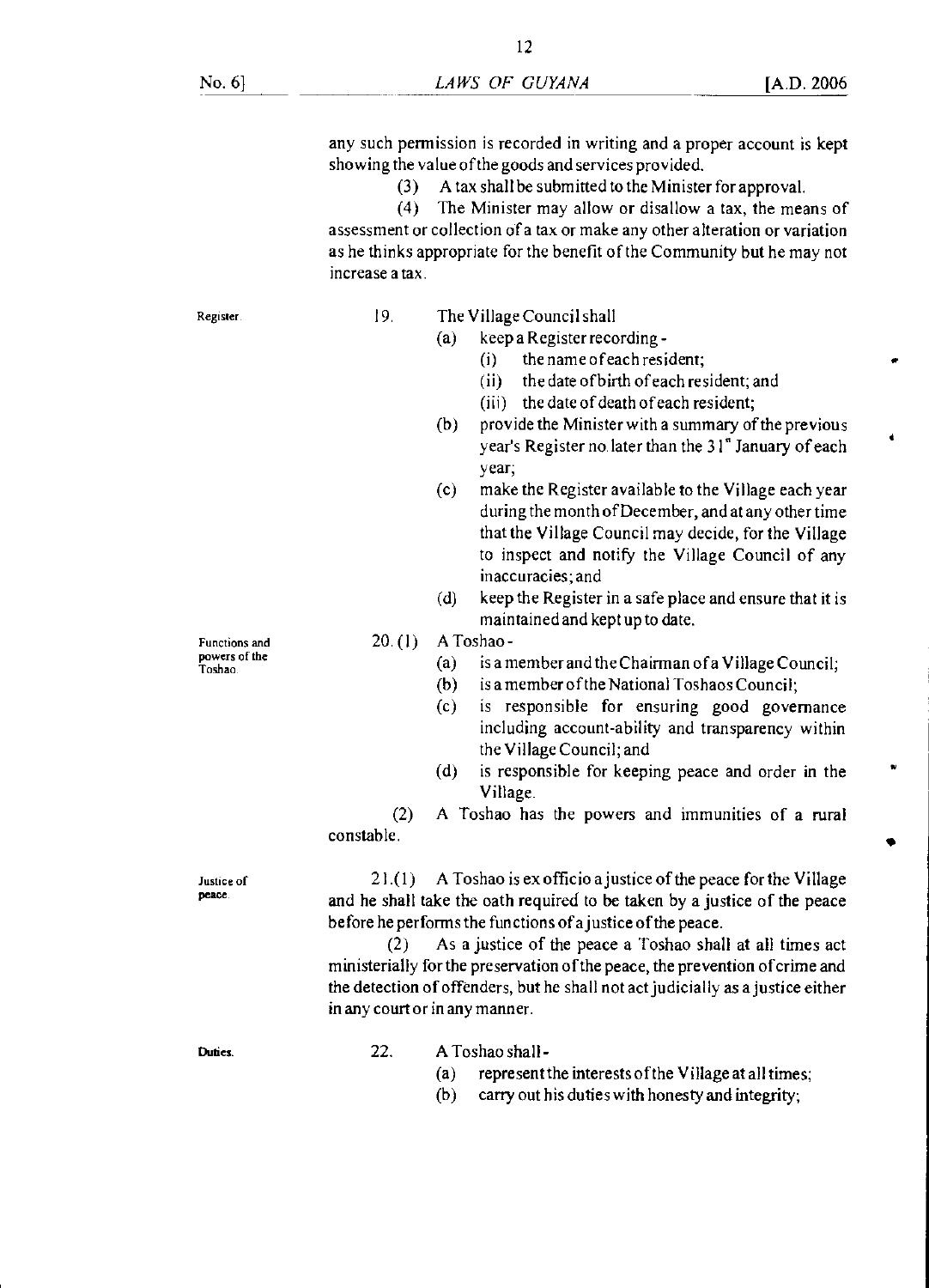- (c) chair all meetings of the Village Council and ensure that all matters concerning the Village are adequately addressed;
- (d) participate on behalf of the Village in the National Toshaos Council;
- (e) on behalf of the Village Council, and subject to the rules of the\_meeting, attend and participate at meetings;
- (f) provide the Village general meeting with a report of every meeting which he attends on their behalf;
- (g) provide the Minister with a copy of the residency rules made under section 14;
- (h) provide the Minister with a copy of the annual accounts prepared by the Village Council; and
- (i) report to the Minister on matters which affect the Village.

23. (1) If a Toshao is temporarily absent, incapacitated or otherwise unable to carry out his functions the deputy Toshao shall act as Toshao.

(2) If a Toshao is incapacitated or otherwise unable to carry out his functions for more than four months the Village Council shall call a Village general meeting to decide whether the deputy Toshao should be sworn in as Toshao or whether elections for a new Toshao should be held and the Village Council shall notify the Minister of the decision of the Village general meeting within one month of the date of the meeting.

(3) If a Toshao dies the Village Council shall call a Village general meeting to decide whether the deputy Toshao should be sworn in as Toshao or whether elections for a new Toshao should be held and the Village Council shall notify the Minister of the decision of the Village general meeting within one month of the date of the meeting.

(4) A deputy Toshao who is acting as Toshao does not have the powers or immunities of a rural constable until he has been sworn in as Toshao and he shall not exercise the functions of justice of the peace until he has taken the oath referred to in section 21.

Payments.

Death or incapacity<br>of a Toshao.

24. (1) The Minister shall set and pay a stipend to the Toshao.

(2) The Village may authorise a payment from the Village's funds to supplement the Toshao's stipend.

(3) A Toshao may accept paid employment while he is a Toshao but subject to subsection (2) he shall not accept any emolument, perquisite, payment, benefit or other inducement to carry out his functions as Toshao.

(4) The Village may authorise a payment from the Village's funds to a Councillor.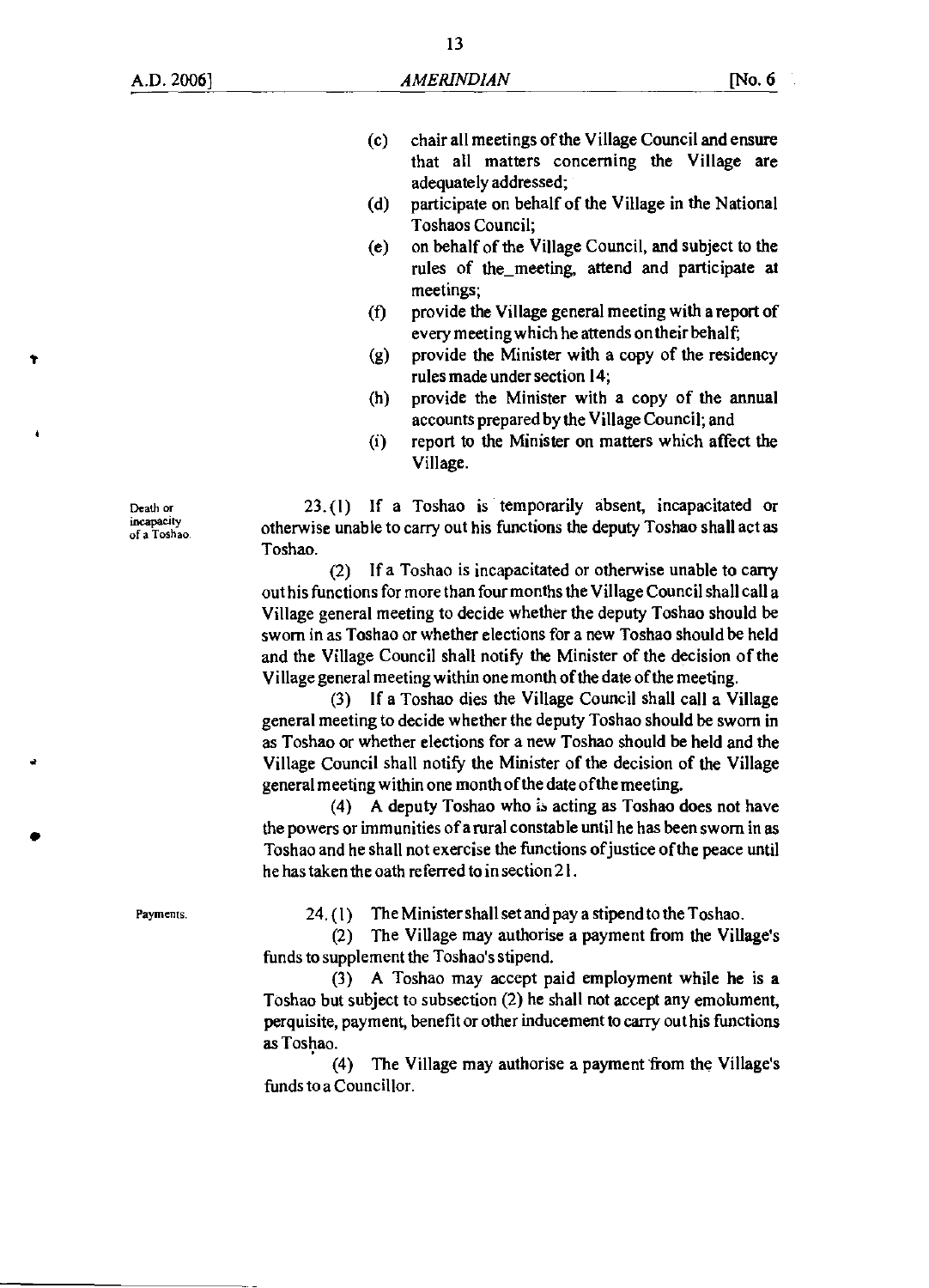Conflict of interest.

(5) A Councillor may accept paid employment while he is a Councillor but subject to subsection (4) he shall not accept any emolument, perquisite, payment, benefit or other inducement to carry out his functions as Councillor.

25. (I) A member of a Village Council shall not put himself in a position where his duties to the Village shall conflict with his personal or other interests.

(2) A member of a Village Council who is a party to or otherwise involved in a proposed contract or arrangement with the Village Council or has an interest in any matter before the Village Council shall declare that involvement or interest to the Village Council and shall not take part in the discussion or decision making.

(3) A disclosure under subsection (2) shall be recorded in the minutes of the Village Council.

(4) If a Village Council becomes aware that a Toshao or Councillor has contravened this section the Village Council shall call a Village general meeting and report it to them.

if-

- Resignation. 26. (1) A Toshao or Councillor shall resign with immediate effect
	- (a) he is convicted of a serious criminal offence involving violence or dishonesty;
	- (b) he fails to attend three consecutive meetings of the Village Council without reasonable excuse;
	- (c) he has been absent from the Village for thirty consecutive days without informing the Village Council;
	- (d) he contravenes section 24 (3), section 24(5), section 25(1) or section 25 (2).

(2) A Village Council shall notify the Minister immediately if a Toshao or Councillor doesnot comply with subsection (I).

(3) Subject to subsection (1) a Toshao or Councillor may resign by giving not less than one month's written notice to the Village Council.

(4) A Village Council shall notify the Minister immediately upon the resignation of a Toshao or Councillor and shall send the Minister a copy of the letter of resignation.

Petitions for removal.

27.(1) A Village general meeting may petition the Minister to carry out an investigation on the grounds that a Toshao or a Councillor has failed to carry out his duties or has contravened any provision of this Act.

(2) The Minister shall carry out an investigation if at least fifty one percent of the Village general meeting voted in favour of the petition.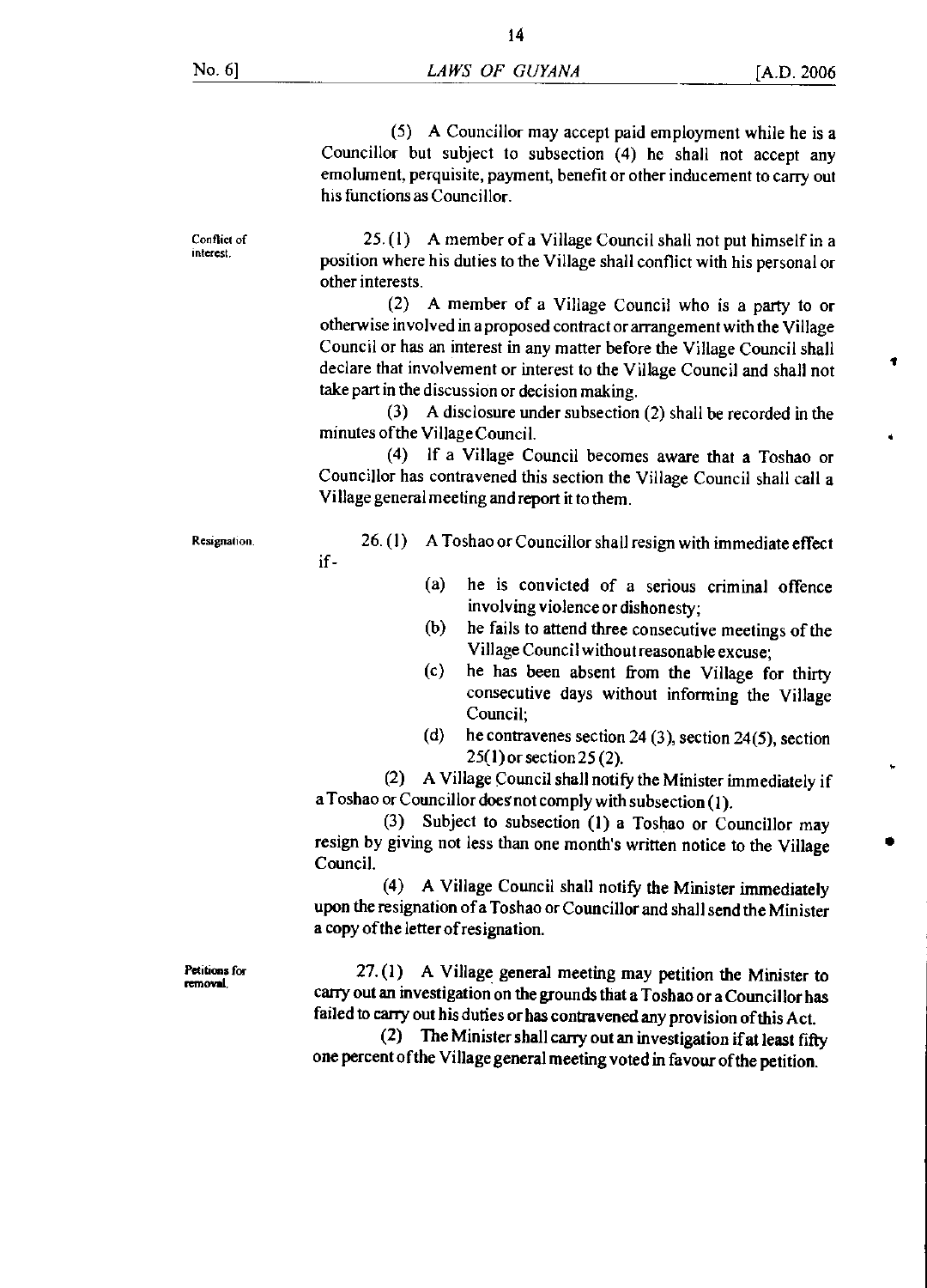(3) The Minister may carry out an investigation if fewer than fifty one percent of the Village general meeting voted in favour of the petition or if a separate petition is presented to the Minister.

Investigation.

28.(1) The Minister shall appoint a committee of three persons to carry out an investigation under section 27.

(2) The National Toshaos Council and the Regional Democratic Council may each nominate a member to the committee.

(3) The Minister may suspend a Toshao or Councillor named in the petition with effect from the date of appointment of the committee.

(4) The committee shall give a Toshao or Councillor a reasonable opportunity to answer any allegations made against him in the petition.

(5) The committee shall make a report to the Minister within twenty-one days of being appointed and the Minister shall take this report into account in making his decision.

(6) Within one month of receiving the report the Minister shall send it to the Village general meeting with a notice stating -

- (a) whether the Toshao or Councillor named in the petition is removed or in the case of a Toshao or Councillor who has been suspended whether that person is reinstated; and
- (b) the reasons for the Minister's decision.

(7) The Minister may discuss the report with the Village general meeting and make recommendations.

 $29. (1)$  The Minister shall remove a Toshao or Councillor who fails to resign under section  $26(1)$ .

(2) The Minister may remove a Toshao or Councillor if a recommendation for his removal is made following a petition under section 27.

**Return of** 30. (1) A Toshao or Councillor who ceases to be a member of the documents etc. Village Council shall immediately restore to the Village Council all funds, documents, records, files, assets, accounts and other items which belong to the Village Council.

> (2) The outgoing Toshao and Councillors shall hand over all funds, documents, records, files, assets, accounts and other items relating to the business of the Village Council to the newly elected Toshao and Councillors immediately following their swearing-in.

(3) A person who contravenes subsection  $(1)$  or  $(2)$  is guilty of an offence and is liable to the penalties prescribed in paragraph (a) of the First Schedule First Schedule.

Removal of members of the Village Council.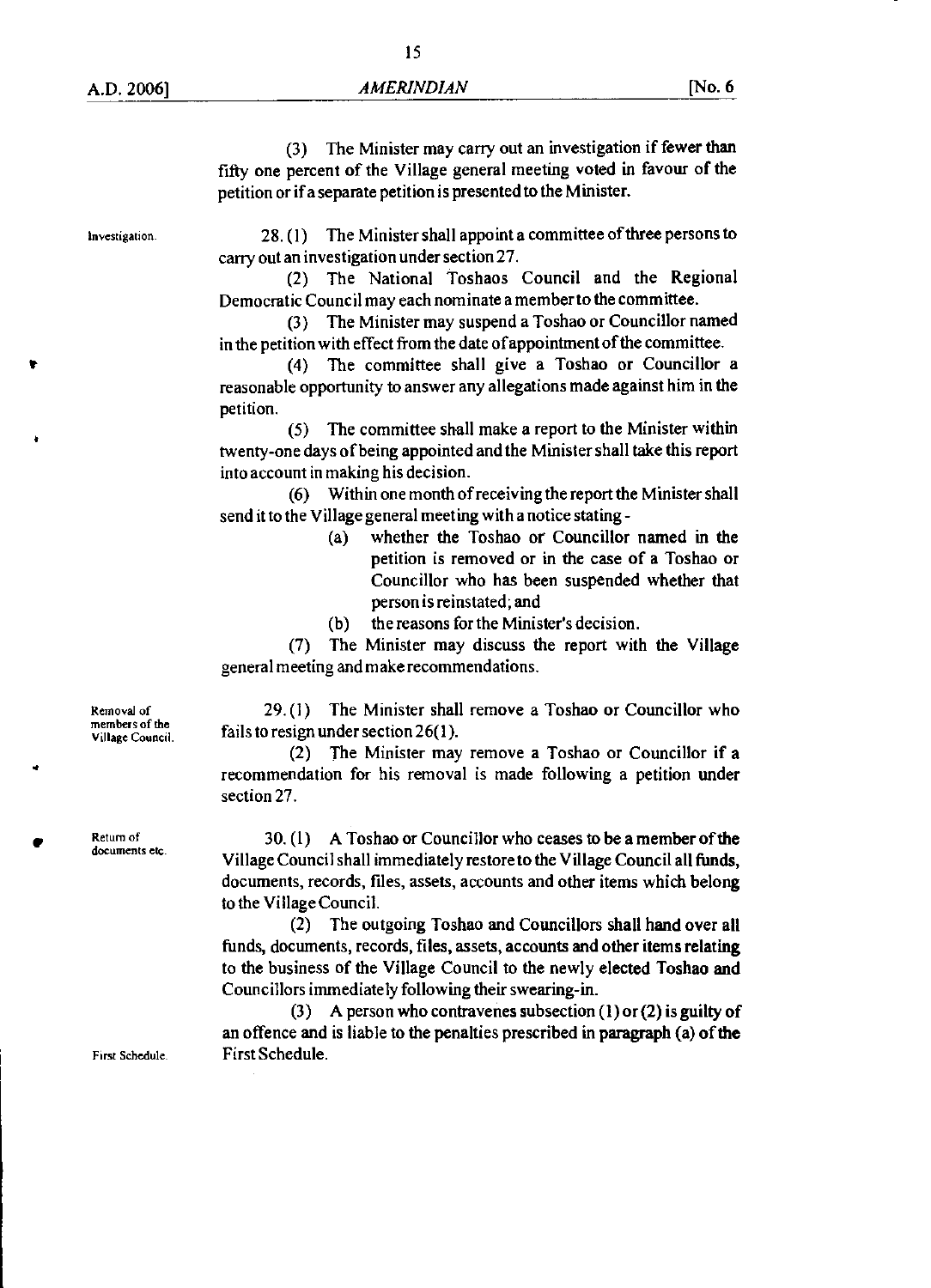٠

| Village Council | 31.(1) A Village Council may maintain a bank account in the<br>name of the Village Council at a licensed financial institution and all<br>taxes, royalties, fees, rents, fines, grants and other Village income<br>whatsoever shall be deposited in the account.<br>(2) All moneys mentioned in subsection (1) shall be deposited<br>on behalf of the Village, for the benefit of the Village in respect of which<br>moneys have been deposited.                                                                                                                                                                                                                                                                                                     |  |  |
|-----------------|------------------------------------------------------------------------------------------------------------------------------------------------------------------------------------------------------------------------------------------------------------------------------------------------------------------------------------------------------------------------------------------------------------------------------------------------------------------------------------------------------------------------------------------------------------------------------------------------------------------------------------------------------------------------------------------------------------------------------------------------------|--|--|
| Village plan    | 32.(1) A Village Council shall submit each year for approval by<br>the Village general meeting a Village plan of the activities proposed for<br>the next twelve months and if the Village plan includes expenditure the<br>Village Council shall give reasonable estimates of that expenditure<br>including-                                                                                                                                                                                                                                                                                                                                                                                                                                         |  |  |
|                 | any administrative expenses;<br>(a)                                                                                                                                                                                                                                                                                                                                                                                                                                                                                                                                                                                                                                                                                                                  |  |  |
|                 | the costs of any development projects or<br>(b)<br>programmes; and                                                                                                                                                                                                                                                                                                                                                                                                                                                                                                                                                                                                                                                                                   |  |  |
|                 | the costs of any goods and services to be provided to<br>(c)<br>the Village.                                                                                                                                                                                                                                                                                                                                                                                                                                                                                                                                                                                                                                                                         |  |  |
|                 | A Village general meeting may approve, disapprove or<br>(2)<br>amend the Village plan in any way it sees fit for the overall benefit of the<br>Village.                                                                                                                                                                                                                                                                                                                                                                                                                                                                                                                                                                                              |  |  |
|                 | A Village Council shall send the Minister and the Regional<br>(3)<br>Executive Officer a copy of the approved Village plan and any subsequent<br>changes approved by the Village general meeting.<br>A Village Council may not make any payments which are<br>(4)<br>not authorised in the Village plan or otherwise approved by a Village<br>general meeting.                                                                                                                                                                                                                                                                                                                                                                                       |  |  |
| Audits.         | The Minister may arrange for a financial audit to be carried<br>33. OO<br>out of a Village Council by an independent auditor at any time during a<br>Village Council's term of office provided that the Minister shall give the<br>Village Cenned two weeks notice and provided that audits shall not be<br>carried out more frequently than annually, unless requested by the Village<br>general meeting or otherwise deemed necessary.<br>(2) The Minister shall give copies of the financial audit to the<br>Village Council and the National Toshaos Council, and the Village<br>Council shall call a Village general meeting immediately after it receives<br>the financial audit and shall make it available to the Village general<br>meeting |  |  |
|                 | - 34<br>Not less than three months before the date of the Village                                                                                                                                                                                                                                                                                                                                                                                                                                                                                                                                                                                                                                                                                    |  |  |
|                 | Council elections the Minister shall arrange for a general audit to be                                                                                                                                                                                                                                                                                                                                                                                                                                                                                                                                                                                                                                                                               |  |  |
|                 | carried out comprising                                                                                                                                                                                                                                                                                                                                                                                                                                                                                                                                                                                                                                                                                                                               |  |  |
|                 | a supplementary financial audit from the date of the<br>1 H H<br>last tinancial audit; and                                                                                                                                                                                                                                                                                                                                                                                                                                                                                                                                                                                                                                                           |  |  |
|                 | an audit of the Village Council's records and<br>i bi<br>documents.                                                                                                                                                                                                                                                                                                                                                                                                                                                                                                                                                                                                                                                                                  |  |  |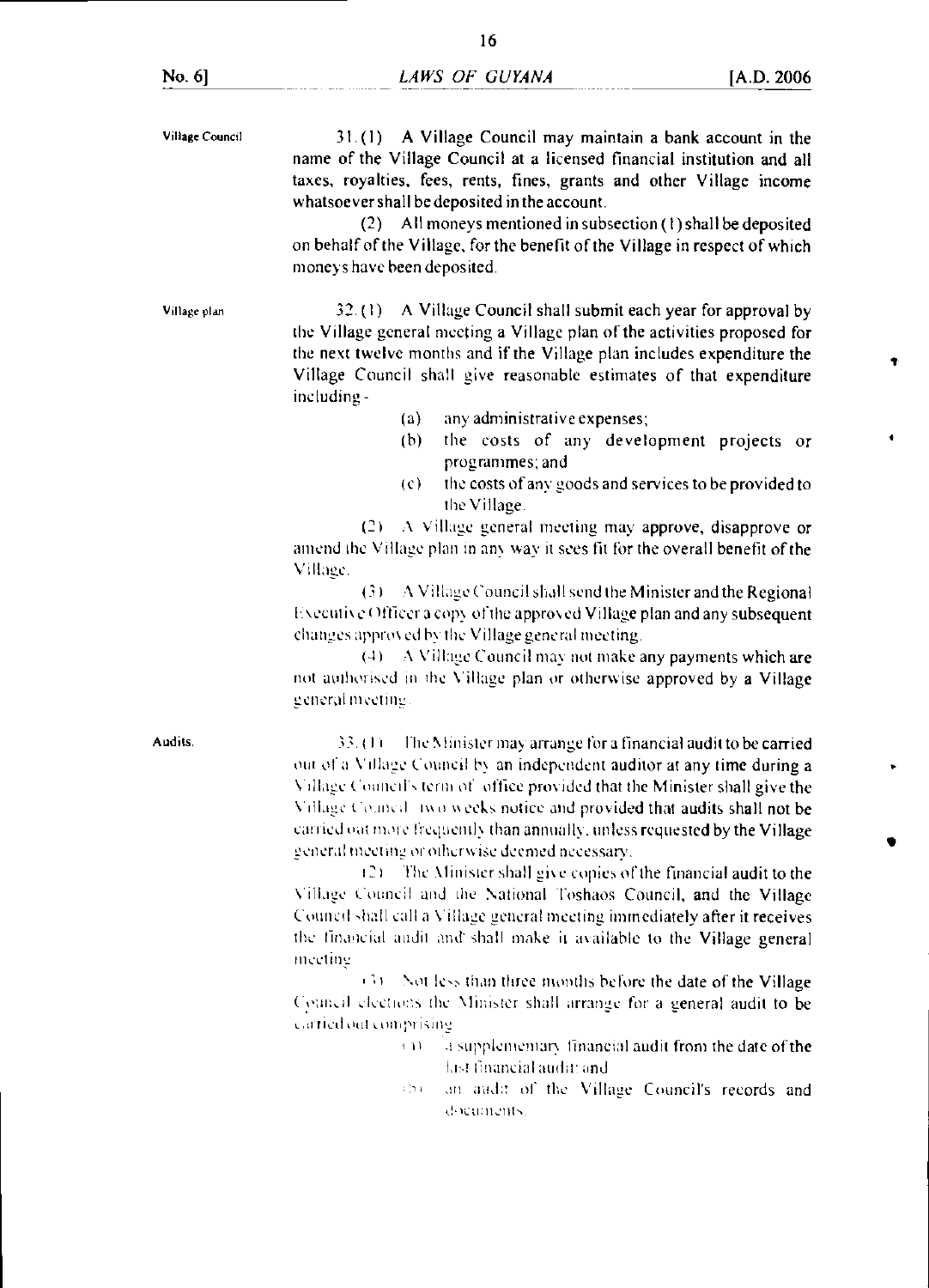Village general meeting.

(4) The Minister shall give copies of the general audit to the Village Council and the National Toshaos Council and the Village Council shall call a Village general meeting immediately after it receives the general audit and shall make it available to the Village general meeting.

(5) A Village Council shall make the financial audit and the general audit available to the Village general meeting immediately upon receiving each audit.

(6) The National Toshaos Council may nominate one of its members to observe the financial audit and the general audit.

34. (1) Except as delegated to a Village Council under this Act, the collective rights and powers of a Village are exercised by the Village.

(2) All decisions required to be made by a Village under this Act shall be made in a Village general meeting.

(3) A Village Council shall call a Village general meeting every quarter and if the Village Council fails to call a Village general meeting within four months of the previous Village general meeting then not less than ten residents who are eligible to vote at the Village general meeting may call the meeting instead.

(4) The notice period for a Village general meeting is at least fourteen days.

(5) A Village Council may call a meeting on less than fourteen days notice if the Village Council considers that the situation amounts to an emergency and requires an immediate response and -

- (a) the meeting shall deal only with the emergency and no other matter; and
- (b) any decision taken at the meeting shall be put to the next Village general meeting for ratification or comment.

(6) The Village general meeting shall act by consensus but if consensus cannot be achieved a vote may be taken and a decision made on the basis of the majority of votes cast unless this Act specifies otherwise.

(7) All residents are entitled to attend a Village general meeting.

(8) The quorum, entitlement to vote and voting procedures shall be in accordance with the rules made by the Village Council.

District Council.

35. (1) The Minister may by order establish a District Council if

- (a) at least three Village Councils make such a request in writing to the Minister;
- (b) the Village Councils making the request are in the same geographic area:
- (c) none of the Village Councils is a member of another District Council; and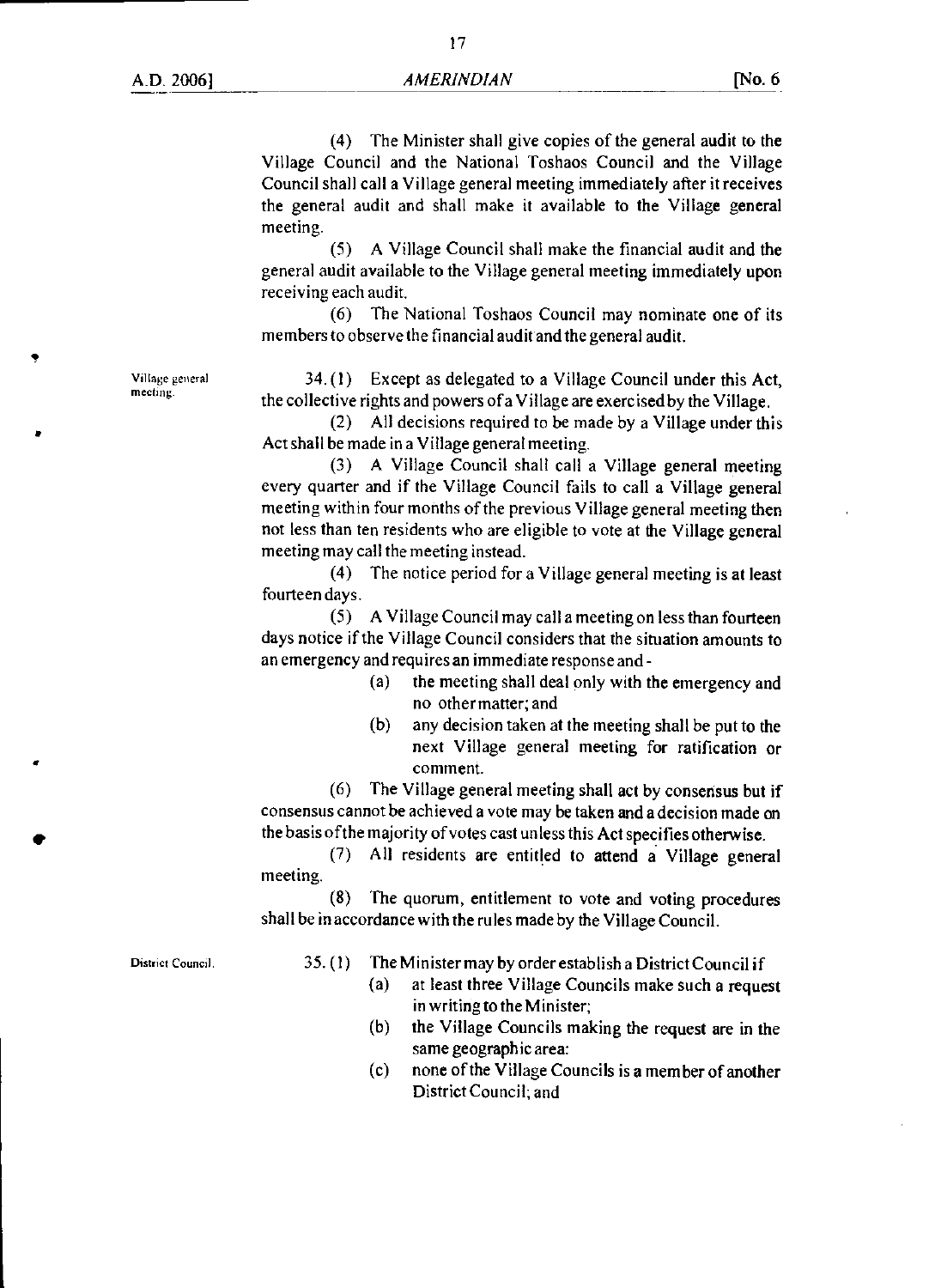(d) each Village Council has obtained the approval of its Village general meeting.

(2) The Minister may include in a District only those Villages whose Village Councils have made the request.

(3) A District Council comprises the Toshao and one Councillor from each Village in the District.

(4) A District Council may elect a Chairman, a secretary and a treasurer.

Functions of District Councils 36. The functions of a District Council are -

- (a) to coordinate the activities of the Village Councils in the District;
- (b) to work for consistency in the rules made by the Village Councils as far as is reasonable;
- (c) to give advice to the Village Councils and Villages on issues of common interest;
- (d) to plan and develop programmes for the District on environmental protection and management, health care, education, transportation, culture, economic development and any other issues relating to the functions of the Village Councils;
- (e) to monitor compliance with and assist in the enforcement of rules made by Village Councils;
- (f) to build consensus and assist in resolving conflicts and disputes within the District; and
- (g) to provide technical advice and assistance to the constituent Village Councils or to other Village Councils at their request.

 $37.(1)$  All lands whose title is held by the Karasabai District Council are recognised as Village lands.

(2) The Karasabai District Council may exercise the functions of a Village Council over its Village lands subject to the approval of the Karasabai Village as expressed through the councils established by the Village.

(3) The Minister may by order recognise a council ifrequested to do so by the Karasabai Village and may specify in that order the portion of land which is under the jurisdiction of the council.

(4) Upon recognition a council becomes a Village Council and is subject to the provisions of this Act governing Village Councils.

(5) The Minister may at the request of the Karasabai Village and its councils accept a transfer of title back to the State on condition that the Minister establishes Village Councils among whom the Village lands are divided bythe grant of separate titles.

Special provisions for Karasabai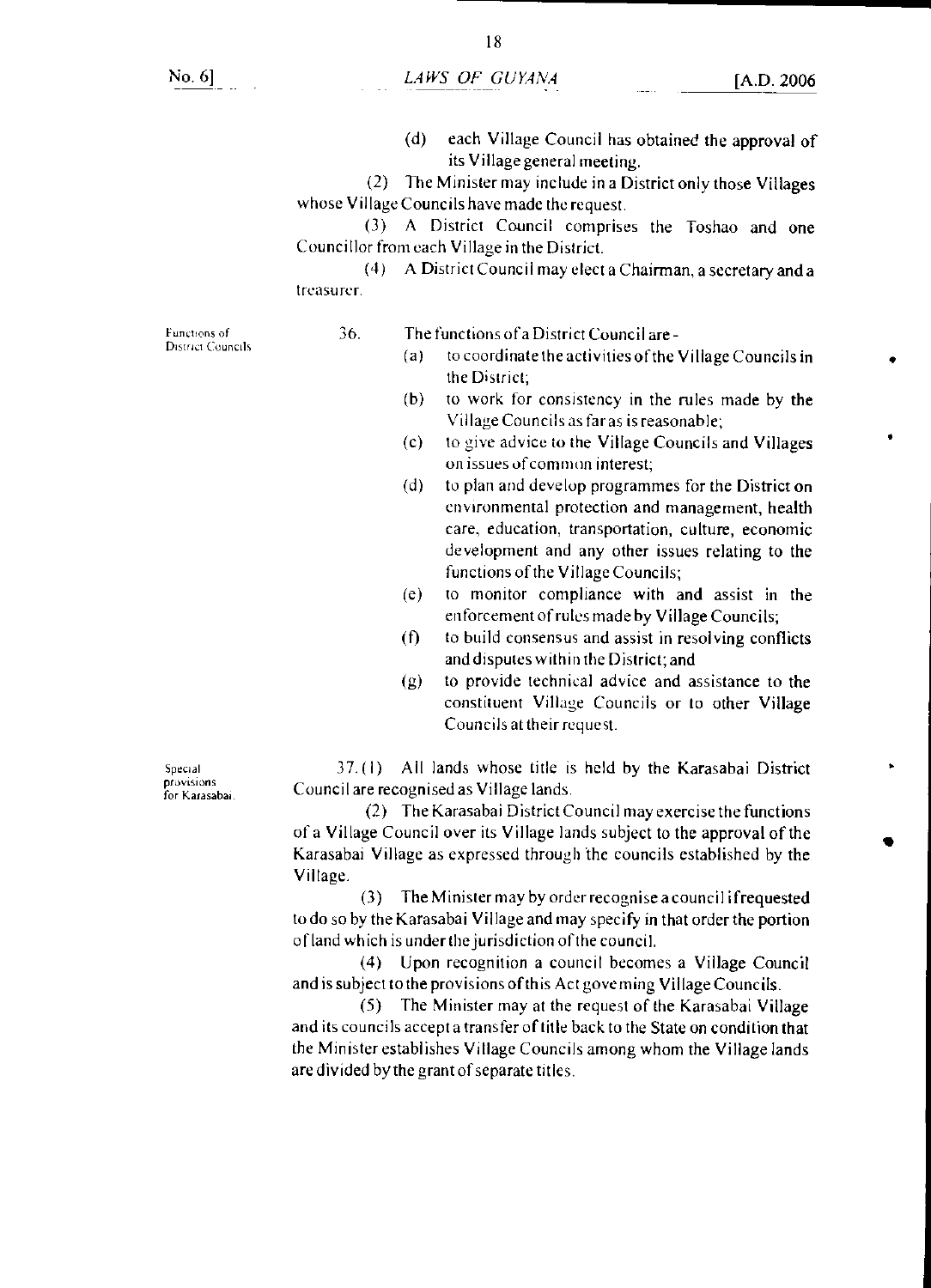(6) Subject to subsections (3), (4) and (5), the Karasabai District Council has the functions, powers and duties of a Village Council and its Toshao and councillors are likewise subject to the obligations imposed on Toshaos and Councillors under this Act.

(7) The Toshao of the Karasabai District Council and the Toshaos of any Village Councils recognised under subsection (3) are ex officio members of the National Toshaos Council.

(8) The Minister may by order and at the request of the Karasabai Village and its Village Councils reconstitute the Karasabai District Council as a District Council under sections 35 and 36 of this Act.

#### **PART IV NATIONAL TOSHAOS COUNCIL**

Establishment 38. There is hereby established a National Toshaos Council which is a body corporate comprising all Toshaos.

Executive 39.(1) The National Toshaos Council shall elect an executive committee committee committee committee committee comprising -

- (a) one Toshao from each administrative region of the country; and
- (b) not more than ten additional Toshaos.

(2) The executive committee shall elect a Chairman, a Secretary and a Treasurer and may elect other office bearers.

**Secretariat** 

of National<br>Toshaos

Council.

Functions of National Toshaos Council.

40. The National Toshaos Council may establish a Secretariat.

(b) at the request of the Minister to inVestigate allegations of improper conduct by any Toshao or Councillor or within any Village Council or District

(c) to promote good governance in Villages including investigating matters as requested by a Village and making recommendations, provided that the National Toshaos Council may not investigate any matter which has been referred to the Minister **and**  must ensure that any person involved in the investigation is given a reasonable opportunity to be

(a) to nominate in accordance with Article 212 S (2) of the Constitution persons to the Indigenous Peoples

41. The functions of the National Toshaos Council are -

Council;

heard;

No 2 of 1980. Commission;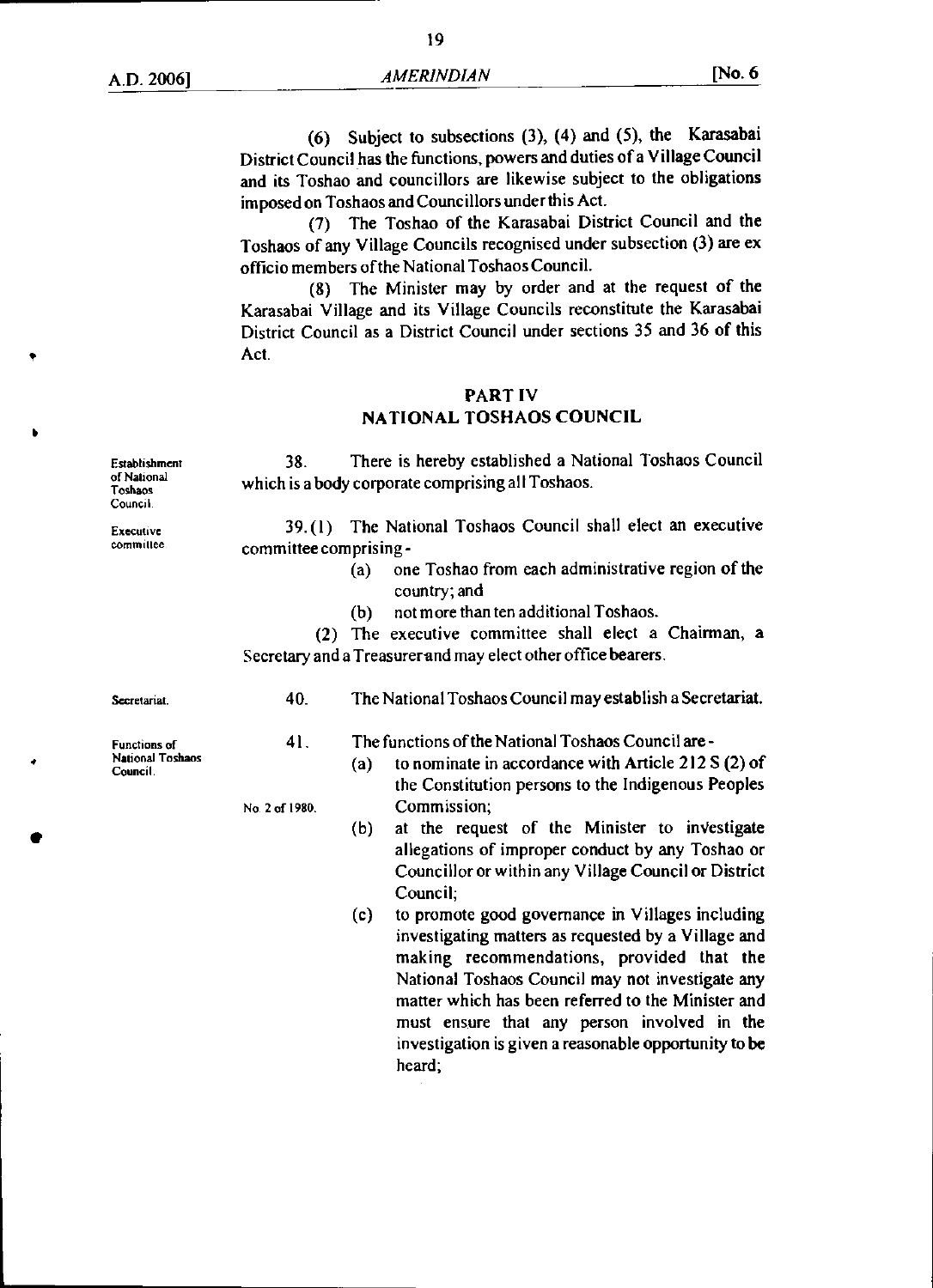No. 6]

- (d) to prepare strategies and plans for reducing poverty and improving access to health and education in Villages;
- (e) to prepare strategies and plans for the protection, conservation and sustainable management of Village lands and natural resources;
- $(6)$  to promote the recognition and use of Amerindian languages;
- (g) to provide advice to the Minister on
	- (i) the protection of Amerindian culture and heritage including the identification and designation of Amerindian monuments;
	- (ii) the development of Villages;
	- (iii) the impact of legislation or policy on Villages and any changes that should be made to such legislation or policy;
- (h) to coordinate and integrate the activities of Villages on a national basis;
- (i) to share, document and record the experiences of Villages; and
- (j) to send an observer to Village Council elections and District Council elections.

Meetings.

42. (I) The National Toshaos Council shall meet at least once every two years.

(2) The executive committee shall meet at least twice in each calendar year.

Procedure

43. (I) The National Toshaos Council may determine its own procedure and may, in consultation with the Minister, make rules governing such procedure.

(2) The Minister is an ex officio member of the National Toshaos Council but may not vote.

- (3) The National Toshaos Council shall
	- (a) publish notice of its meetings in at least one national newspaper at least one month in advance;
	- (b) allow Amerindians to attend its meetings and
	- (c) publish an annual report of its activities and annual accounts and provide a copy to the Minister and each Village.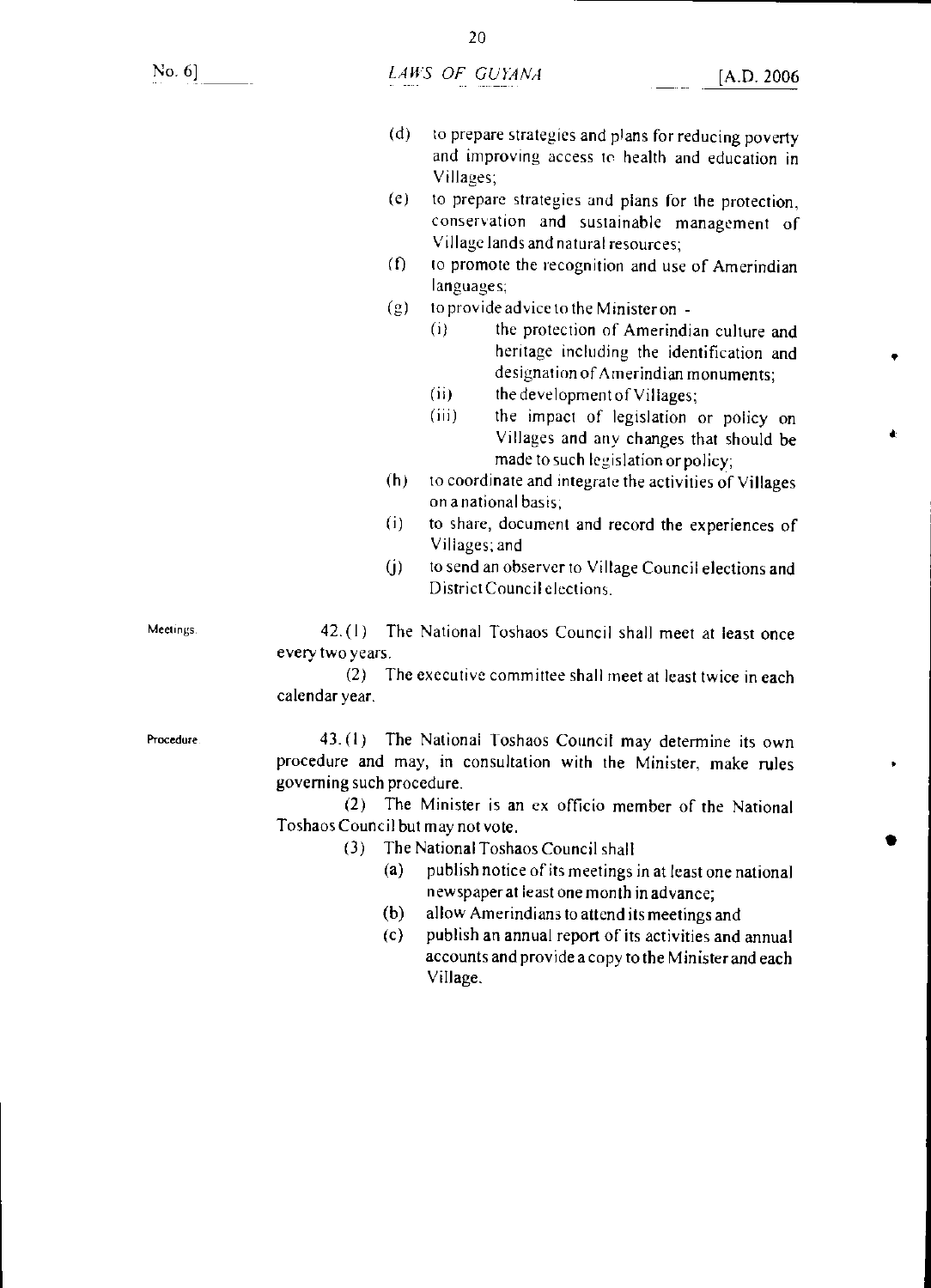### PART V VILLAGE LANDS

of V illage lands. Inalienability

44. (1) A Village Council shall not dispose or attempt to dispose of any interest, right or title in Village lands except as provided in this Act.

(2) Any attempt to dispose of any right, title or interest in Village lands, except as provided in this Act, is void.

45. (I) A resident shall apply in writing to the Village Council, in order to use a part of Village lands.

(2) The Village Council shall make a decision within thirty days of receiving the application.

(3) An allocation of Village lands -

- (a) may be indefinite; and
- (b) shall be consistent with the Village's recognition of traditional rights to use and occupy Village lands.

(4) An allocation of Village lands under subsection (3) expires if

- (a) the resident to whom the land was allocated notifies the Village Council that he renounces the allocation; or
- (b) the land is abandoned according to the Village's traditional rules.

(5) If there is a dispute over the allocation of Village lands the Village Council shall be responsible for resolving it.

(6) If the Village Council is not able to resolve the dispute within two months of being notified of the dispute, the Village Council shall ask the Village general meeting to decide.

(7) If the Village general meeting is unable to reach a decision, the dispute shall be referred to the Minister who shall make a decision within one month following the submission of the dispute for resolution to the Minister whose decision shall be final.

(8) A Village Council shall keep a plan showing the occupation and use of Village lands.

Leases 46.(1) A Village Council may grant leases of Village lands provided that -

- (a) the total amount of land leased does not exceed ten percent of Village lands;
- (b) the maximum term of a lease is fifty years;
- (c) the lease is granted at a market rent or above;
- (d) the purpose of the lease is for agriculture, tourism or other productive and sustainable use of the land, which is consistent with the Village's cultural attachment to the land and provided that it is the best interests of the Village; and

Allocation of land to residents.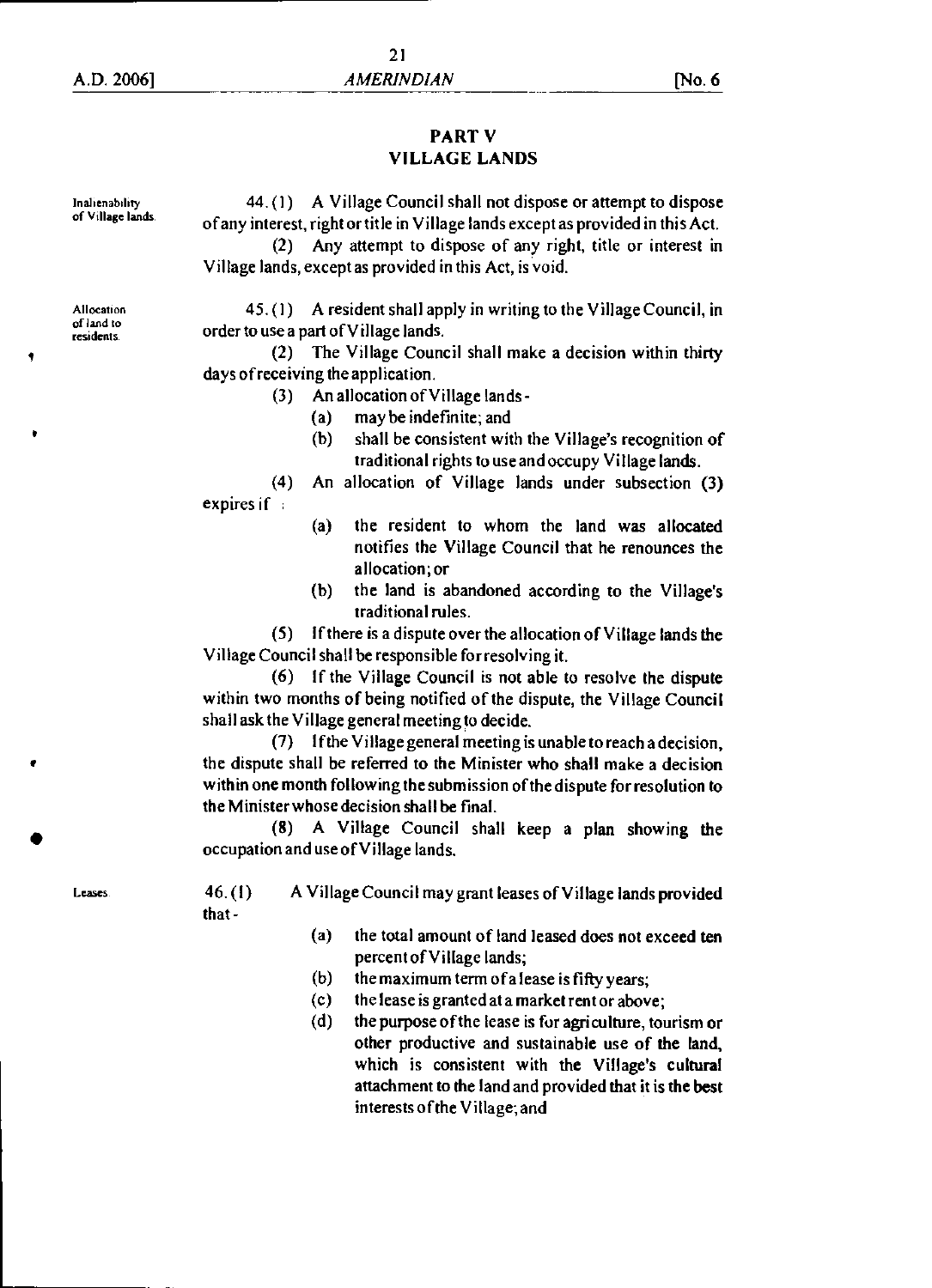(e) the Village Council obtains the advice and consents required under section 47.

(2) The following conditions are implied in every lease granted under this section -

- (a) a right to re-enter and determine the lease if the lessee is in breach of any covenant of the lease;
- (b) a prohibition against subletting or assigning.
- (3) A lease shall not be extended or renewed.
- (4) A lease shall not be granted for residential purposes.

(5) The provisions of any other written law conferring security of tenure, restrictions on rent increases or other protection for tenants are excluded from any lease granted under this Act.

- (6) The Village Council shall
	- (a) notify the Minister when a lease is granted; and
	- (b) provide the Minister with a copy of the lease and any subsequent amendments.

47. (1) Before granting or amending a lease a Village Council shall obtain the advice of the Minister.

(2) If a lease is to be granted to a non-resident or if a lease granted to a non-resident is to be amended, the Village Council shall call a Village general meeting and obtain the consent of at least seventy-five percent of those present and entitled to vote at the Village general meeting.

(3) If a lease is to be granted to a resident or if a lease granted to a resident is to be amended, the Village Council shall call a Village general meeting and obtain the consent of at least fifty one percent of those present and entitled to vote at the Village general meeting.

(4) If the Village Council does not obtain the advice and consents required by this section, the lease shall not be granted and is void if granted.

Miming. 48. (1) A miner who wishes to carry out mining activities on Village lands or in any river, creek, stream or other source of water within the boundaries of Village lands shall -

- (a) obtain any necessary permissions and comply with the requirements of the applicable written laws;
- (b) make available to the Village any information which the Village Council or Village reasonably requests;
- (c) give the Village Council a written summary of the proposed mining activities including information on -
	- (i) the identity of each person who is involved;
	- (ii) a non-technical summary of the mining activities;
	- (iii) the site where the mining activities will be carried out;

Advice and Consents required.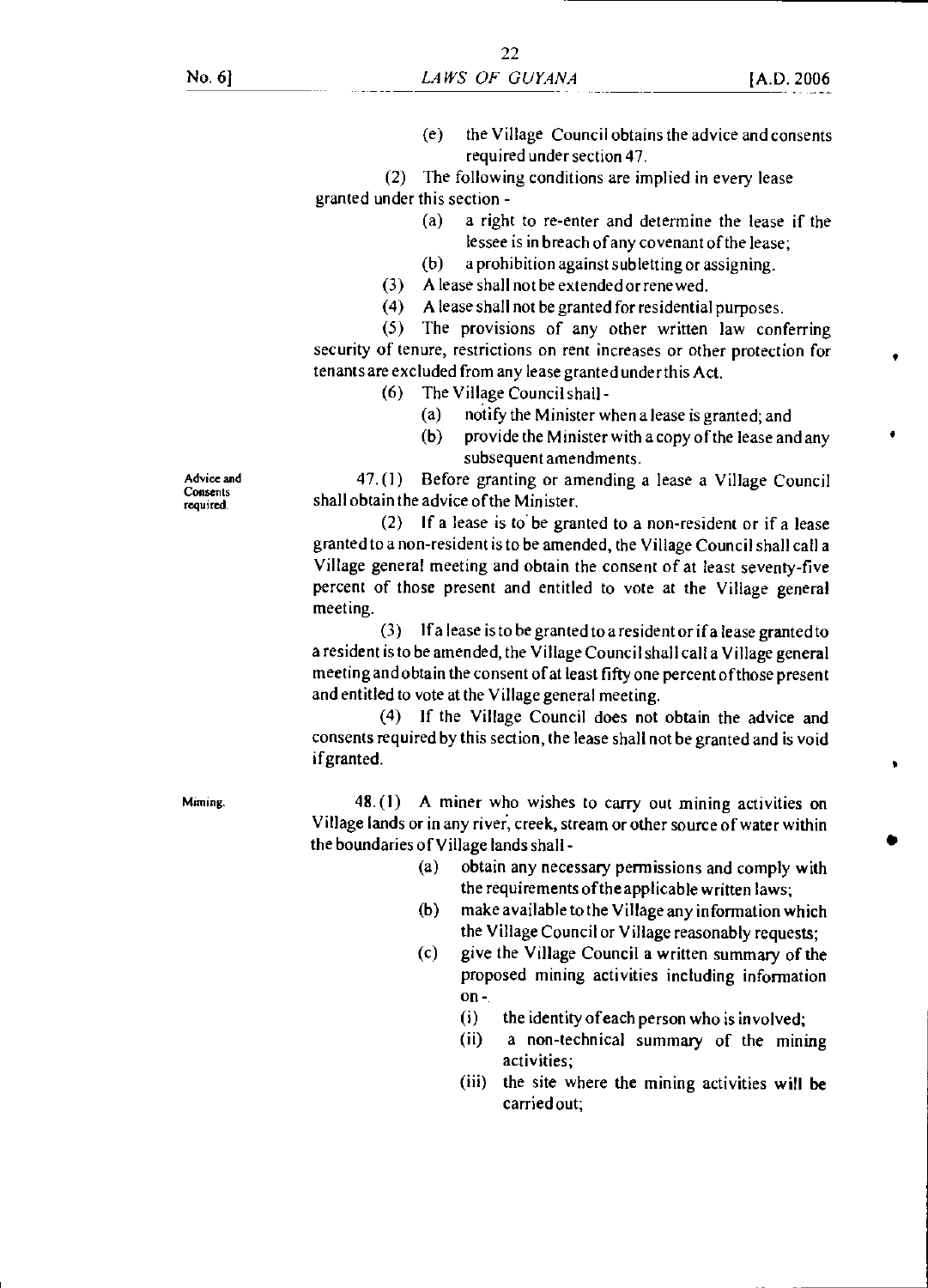- (iv) the length of time the mining activities are expected to take;
- (v) the likely impact of the activities on the Village and the Village lands;
- (vi) any other matters which the Village Council on behalf of the Village requests and which are reasonably relevant;
- (d) attend any consultations which the Village Council or Village requests;
- (e) negotiate with the Village Council on behalf of the Village in good faith all relevant issues;
- (f) subject to section 51 reach agreement with the Village Council on the amount of tribute to be paid; and
- (g) obtain the consent of at least two-thirds of those present and entitled to vote at a Village general meeting.

(2) The Guyana Geology and Mines Commission may facilitate the consultations to be held under subsection (1) but may not take part in any negotiations.

(3) A person who contravenes subsection (1) is guilty of an offence and is liable to the penalties prescribed in paragraph (d) of the First Schedule.

First Schedule. Terms of

agreement.

49. (1) After the Village has given its consent under section **48,**  the Village Council, acting on behalf of the Village, shall enter into a written agreement with the miner.

(2) An agreement made under subsection (1) contains the following implied terms -

- (a) subject to paragraph (b) the miner shall offer employment to residents at market rates;
- (b) the miner shall not offer employment to nonresidents unless residents with the required skills are unavailable;
- (c) the miner shall purchase all food and materials from the Village if these are available at reasonably competitive prices;
- (d) the miner shall take all reasonable steps to avoid
	- (i) damage to the environment;
	- (ii) pollution of ground water and surface water;
	- (iii) interference with agriculture;
	- (iv) damage to or disruption of flora and fauna;
	- (v) disruption of residents' normal activities;
- (e) the miner, his employees and agents shall comply with the rules made by the Village Council under section 14.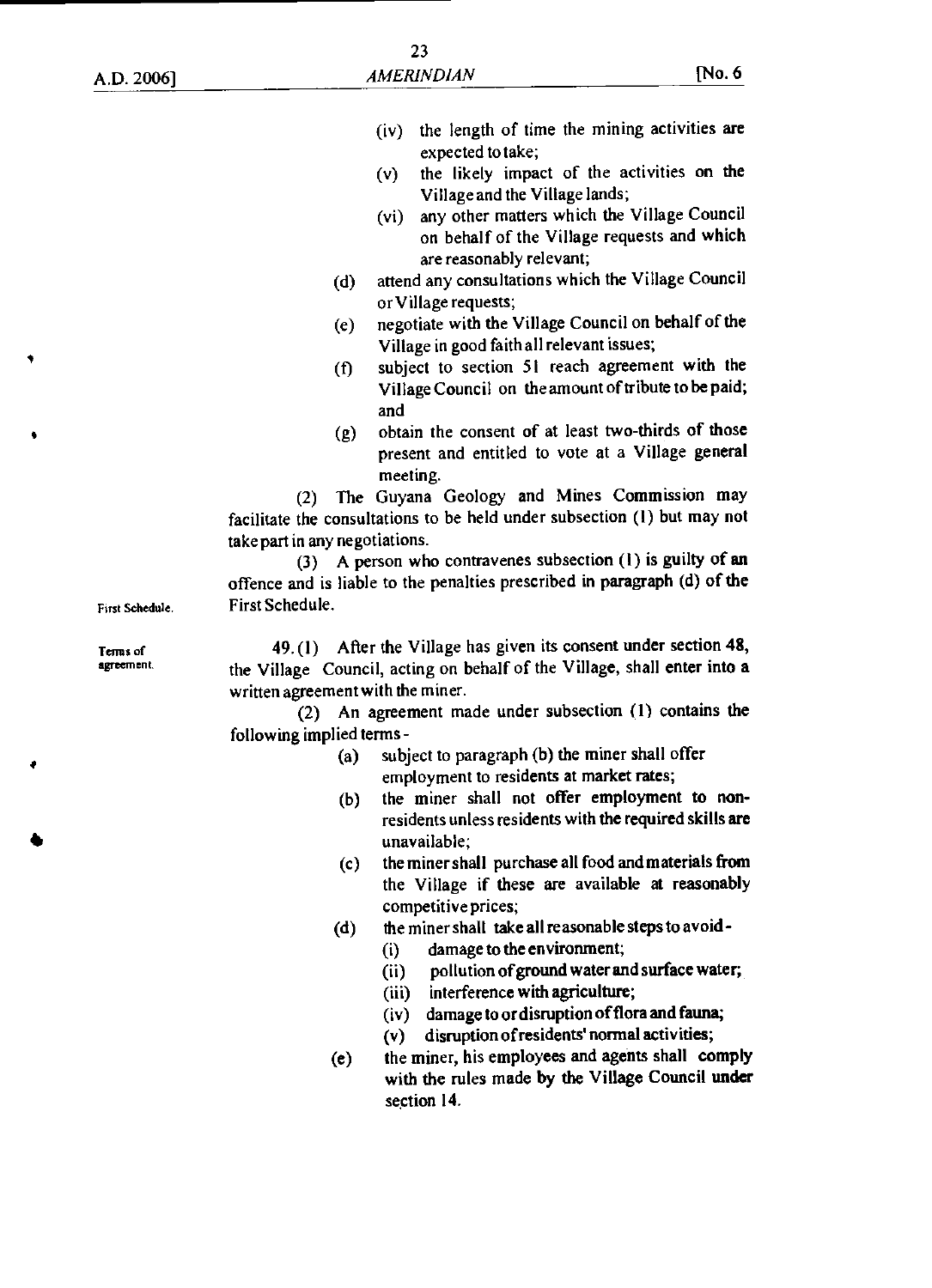(3) If the Village so requires, the miner and the Village shall include in the agreement -

- (a) a protocol regulating the behaviour of the miner and his employees and agents including any restrictions on the use of alcohol and the carrying of firearms;
- (b) requirements for reporting to the Village Council;
- ( c) an environmental protection programme;
- (d) a waste disposal plan;
- (e) a mechanism for assessing and paying compensation:
- (I) a mechanism for identifying and resolving conflict;
- $(g)$  a health programme including providing medical supplies to health workers for use by the Village; and
- (h) support for education in the Village including an employee education programme and financial contributions to the Village school and library.

Rehisal of Village consont for large scale mining

 $50.$  (1) If a Village refuses its consent in respect of large scale inine. a miner may carts out the mining activities if-

- (a) the Minister with responsibility for mining and the Minister declare that the mining activities are in the public interest:
- (b) subject to section  $51(2)$  and (3), the Minister with responsibility for mining in consultation with the Minister determines the fee and the tribute to be paid bs the miner to the Village: and
- $(c)$  the miner gives the Minister with responsibility for mining a written undertaking that he will -
	- $(i)$  comply with the rules made by the Village Council:
	- (ii) require his employees and agents to comply with the rules made by the Village Council; and
	- (iii) promptly pay fair compensation for any damage caused by his mining activities to Village lands or propeny owned by residents.

(2) No mining shall take place for a period of sixty days from

the declaration made by the Minister and the Minister with responsibility for mining, during which time the Village shall have the right to require the miner to enter into negotiations and the Village and the miner shall negotiate in good faith with a view to reaching agreement before mining commences upon the expin of the sixty days period.

(3) If the miner and the Village fail to reach agreement under subsection 50 (2) the Minister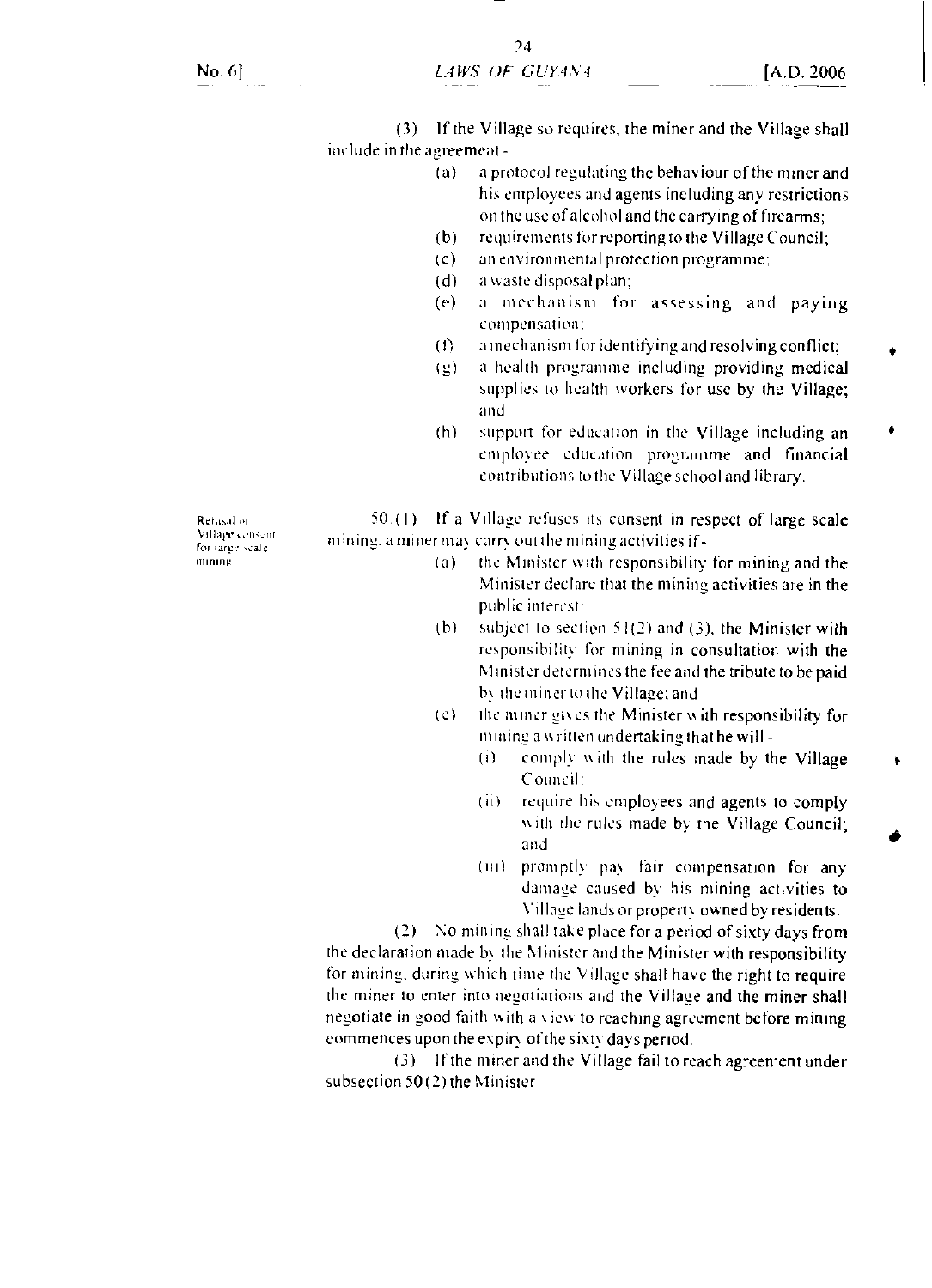- (a) shall require the miner to enter into an agreement with the Minister on behalf of the Village which contains the provisions in section 49 (2); and
- (b) may require the miner to enter into an agreement with the Minister on behalf of the Village covering the items specified in section 49 (3).

51.(1) A miner shall pay the Village tribute of at least seven percent of the value of any minerals obtained from Village lands from small or medium scale mining.

(2) A miner shall negotiate in good faith with a Village the amount of tribute to be paid for minerals obtained from Village lands from large scale mining and in the case where the Village has refused its consent such tribute shall be agreed between the Minister and the miner before the mining activities commence.

(3) The Guyana Geology and Mines Commission shall transfer twenty per cent of the royalties from the mining activities to a fund designated by the Minister for the benefit of Amerindian Villages.

52.(1) An Amerindian who wishes to exercise a traditional mining privilege shall -

- (a) obtain the consent of the Village Council; and
- (b) comply with any obligations imposed by or under any other written law.

(2) An Amerindian who wishes to carry out mining activities which are not covered by a traditional mining privilege shall obtain the permits required by, and comply with the obligations imposed under, any other written law.

53. Subject to the other provisions of this Part, if the Guyana Geology and Mines Commission intends to issue a permit, concession, licence or other permission over or in -

- (a) any part of Village lands;
- (b) any land contiguous with Village lands; or
- (c) any rivers, creeks or waterways which pass through Village lands or any lands contiguous with Village lands,

the Guyana Geology and Mines Commission shall first -

- (i) notify the Village; and
- (ii) satisfy itself that the impact of mining on the Village will not be harmful.

54. (I) A resident who wishes to use forest produce from Village lands shall obtain the permission of the Village Council and comply with any conditions attached to that permission.

Obligations of the Guyana Geology and

Mines Commission.

Use of forest produce by residents.

Fees, tribute and royalties.

Traditional mining privileges.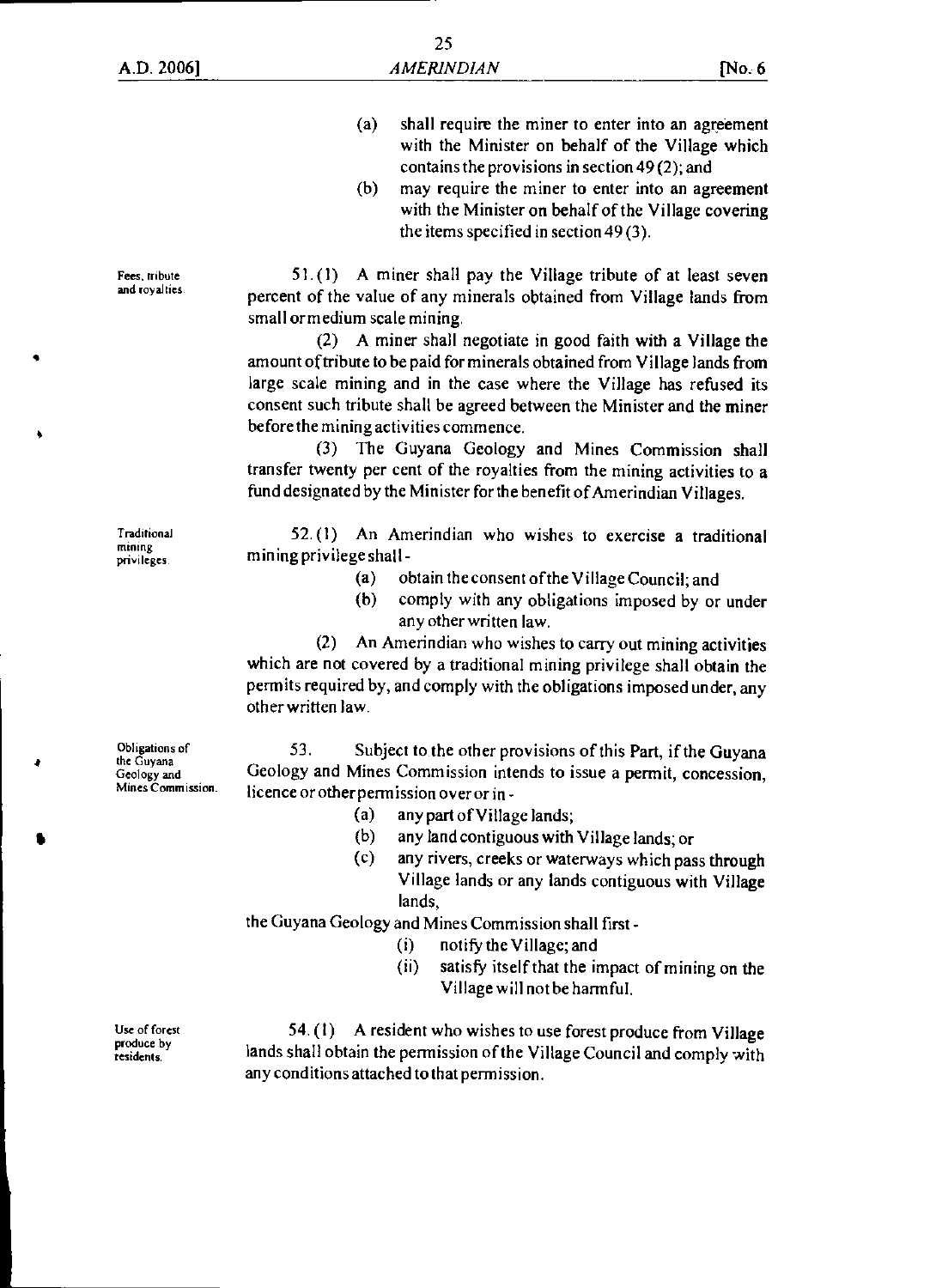(2) The Village Council may invitc the Guyana Forestry Commission to monitor the use of forest produce by a resident.

55. (I) A person, other than a person referred to in section 54, who wishes to use forest produce from Village lands shall -

- (a) send the Village Council a written notice containing a request for a meeting and a detailed description of the proposed activity;
- (b) send the Minister, the Guyana Forestry Commission and the Environmental Protection Agency a copy of the notice sent to the Village Council under paragraph (a);
- (c) attend any consultations which the Village requests;
- (d) negotiate in good faith with the Village; and
- (e) obtain the consent of at least two-thirds of those present and entitled to vote at a Village general meeting.

(2) The Guyana Forestry Commission may facilitate the consultations at the request of the Village but may not take part in the negotiations.

(3) A consent given by a Village under subsection (I) is deemed to be subject to a condition that the use of forest produce from Village lands shall comply with any obligations imposed by or under any other written law relating to the use of forest produce from State forests;

(4) If a Village consents to the use of forest produce from Village lands, the Guyana Forestry Commission shall monitor the forest operations and while within Village lands shall comply with the rules made by the Village Council under section 14.

56. If the Guyana Forestry Commission intends to issue a permit, concession, licence, timber sales agreement or other permission in respect of any State forests which are contiguous with Village lands the Guyana Forestry Commission shall first consider the impact on the Village.

57. Nothing in this Act shall, except where expressly stated, be construed to prejudice or alter any traditional right over State lands and State forests save that where leases have been granted traditional rights shall be exercised subject to the rights of private leaseholders existing at the date of commencement of this Act

Protected 58. (1) A Village which wishes to have the whole or any part of its areas Village lands recognised as a part of a national protected areas system shall comply with the requirements of any written law governing such system.

**Obligations** of Guyana Foresir). Commission

Rights over State lands and State forests

Use of forest produce by non-residents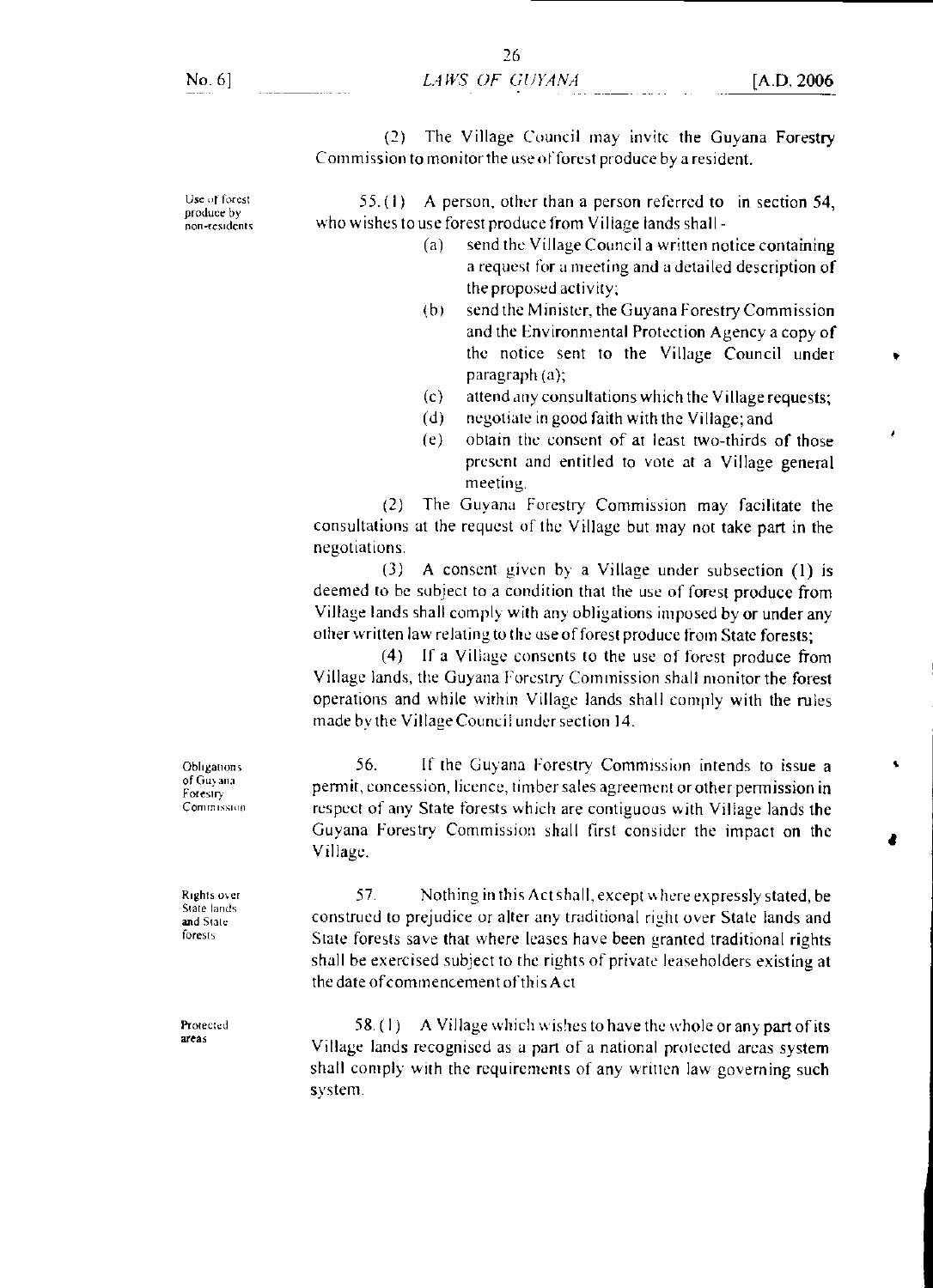(2) No protected area may be established over the **whole or**  any part of Village lands without the consent of the Village **general**  meeting.

(3) If a protected area is established on lands occupied **or used**  by an Amerindian Community -

- (a) there shall be no alteration or abrogation **of any**  traditional right over such land unless **the**  Amerindian Community which has the right gives its consent in writing; and
- (b) the Amerindian Community which has a traditional right over such land shall be adequately consulted about the management of the protected area.

#### **PART VI**

#### **GRANTS OF COMMUNAL LAND TO AMERINDIAN VILLAGES AND AMERINDIAN COMMUNITIES**

Extensions of land.

- 59. (I) A Village may, in accordance with subsection (2), **apply in**  writing to the Minister for a grant of State lands as an extension to its Village lands and the application shall include-
	- (a) the name of the Village;
	- (b) the number of persons in the Village;
	- (c) the area of land which the Village already owns;
	- (d) the reason for the application;
	- (e) a description of the area; and
	- $(1)$  a copy of a resolution passed by two-thirds of the Village general meeting, which authorises the Village Council to make the application.

(2) An application shall be signed by the Toshao, **Secretary**  and two other members of the Village Council.

(3) An application shall be accompanied by a plan showing the existing Village lands prepared by a qualified land surveyor on the basis of a survey authorised by the Guyana Lands and **Surveys**  Commission.

(4) The State shall pay for the cost of the survey.

Grants of land

60. (1) An Amerindian Community may apply in writing to the Minister for a grant of State lands provided -

- (a) it has been in existence for at least twenty-five years;
- (b) at the time of the application and for the immediately preceding five years, it comprised at least one hundred and fifty persons.
- (2) An application made under subsection (1) shall include-
	- (a) the name of the Amerindian Community;
	- (b) the number of persons in the Amerindian Community;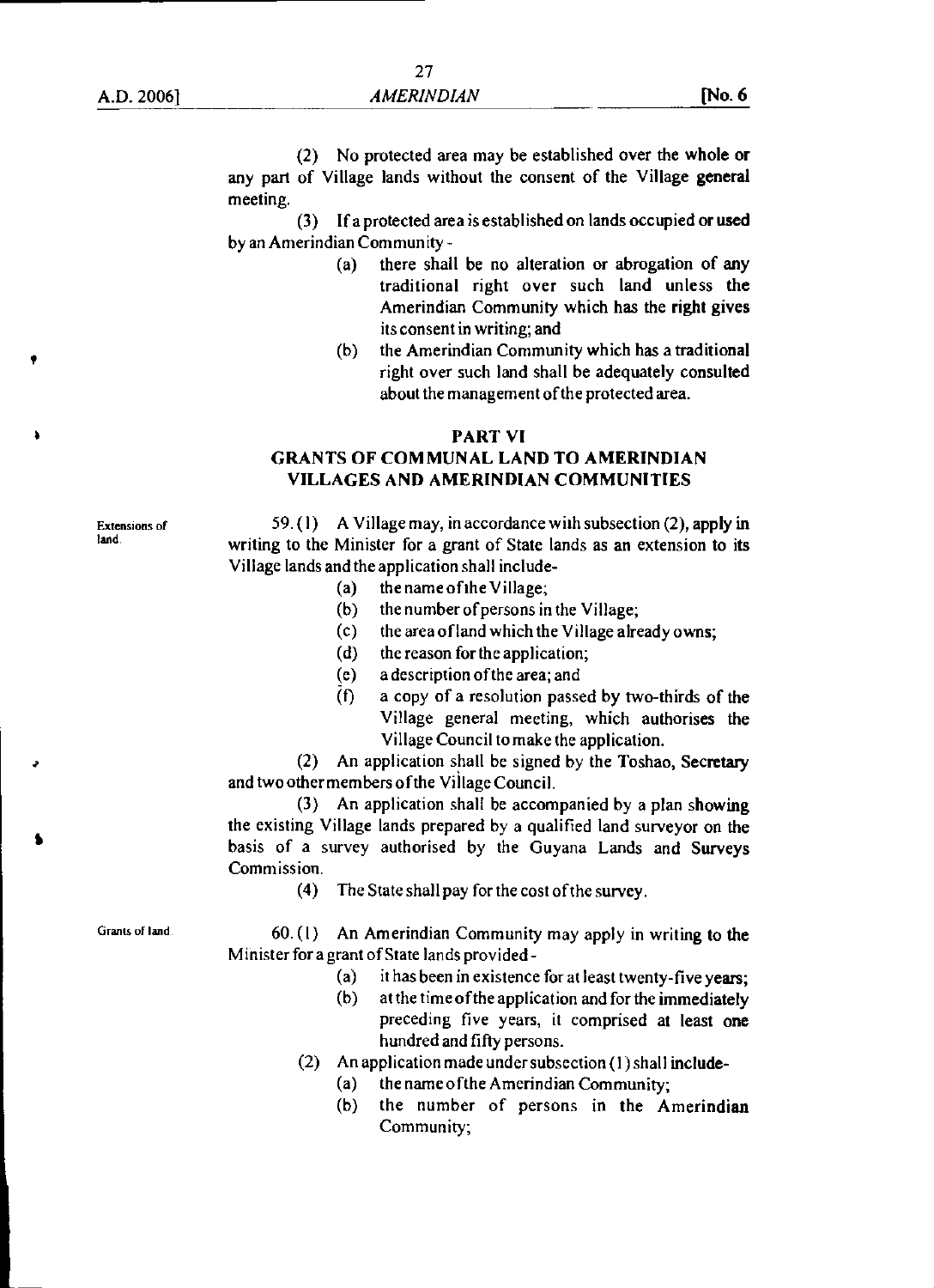2

- $(c)$  the reason for the application;
- (d) a description of the area requested; and
- (e) a resolution authorising the application and passed by at least two thirds of the adult members of the Amerindian Community.

(3) An application shall be signed by at least four adult members of the Amerindian Community.

(4) If a Community Council has been recognised under section 85, at least four of the signatories to an application shall be members of the Community Council.

Acknowledgement 61.(1) Within one month of receiving an application under and investigation. section 59 or section 60 the Minister shall respond in writing acknowledging receipt.

> (2) Within six months the Minister shall cause an investigation to commence to obtain the following information -

- (a) a list of the persons in the Amerindian Village or Community and the number of households;
- (b) the names of the Amerindian peoples of the Amerindian Village or Community;
- (c) the length of time the Amerindian Village or Community has occupied or used the area requested;
- (d) the use which the Amerindian Village or Community makes of the land;
- (e) the size of the area occupied or used by the Amerindian Village or Community;
- (t) a description of the customs and traditions of the Amerindian Village or Community;
- (g) the nature of the relationship which  $Cie$  Amerindian Village or Community has with the land;
- (h) any interests or rights in or over the area of land requested by the Amerindian Village or Community;
- (i) whether there is a school, health centre or other initiative by the Amerindian Village or Community or Government; and
- 0) any other information which the Minister reasonably considers to be relevant.
- (3) The Minister may accept information comprising
	- (a) oral or written statements from the Amerindian Village or Community;
	- (b) authenticated or verified historical documents;
	- (C) sketches and drawings prepared by the Amerindian Village or Community;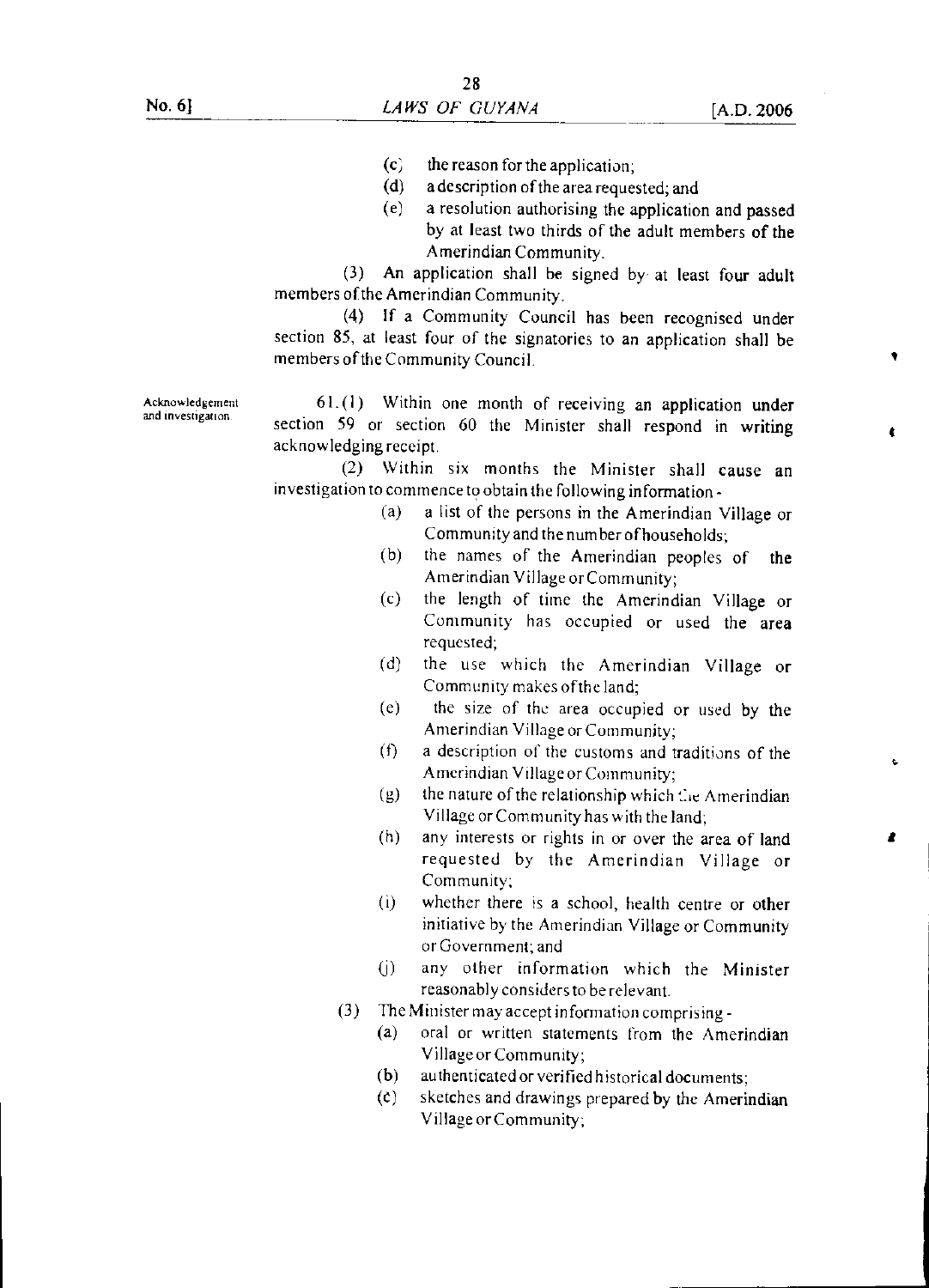(d) surveys prepared or authorised by the Guyana Lands and Surveys Commission; (e) photographs; (f) reports or documents from anthropologists or archaeologists; and (g) information in any other form which the Minister reasonably believes is appropriate. Decision. 62.(1) The Minister shall make a decision within six months of the investigation being completed. (2) In making a decision the Minister shall take into account all information obtained in the investigation and consider the extent to which the Amerindian Village or Community has demonstrated a physical, traditional, cultural association with or spiritual attachment to the land requested. Approval. 63. (1) If an application is approved title shall be granted under Cap. 62:01 the State Lands Act. (2) In the case of a Village, title shall be granted to the Village Council to be held for the benefit of the Village. (3) In the case of an Amerindian Community, the Minister shall by order establish a Village Council to hold title on behalf of the applicant Community and upon the grant of title the Amerindian Community becomes a Village. (4) If a Community Council has been recognised under section 85, the Minister shall by order establish the Community Council as a Village Council. Appeal 64. An Amerindian Village or Community which is dissatisfied with the Minister's decision under section 62 may apply to the High Court fora review of the decision. **PART VII ELECTIONS**  Toshaos and 65. (I) Each Toshao and councillor shall be elected by secret **Councillors** ballot. elected by secret ballo<sup>t</sup> (2) Elections shall be held in a Village at intervals of not more than thirty-six and not less than thirty-three months under the direction of a returning officer. (3) The date of the election shall be fixed by the Minister in consultation with the returning officer and the Minister may fix a date for

the election of a Toshao which is different to the date fixed for the election of the Councillors.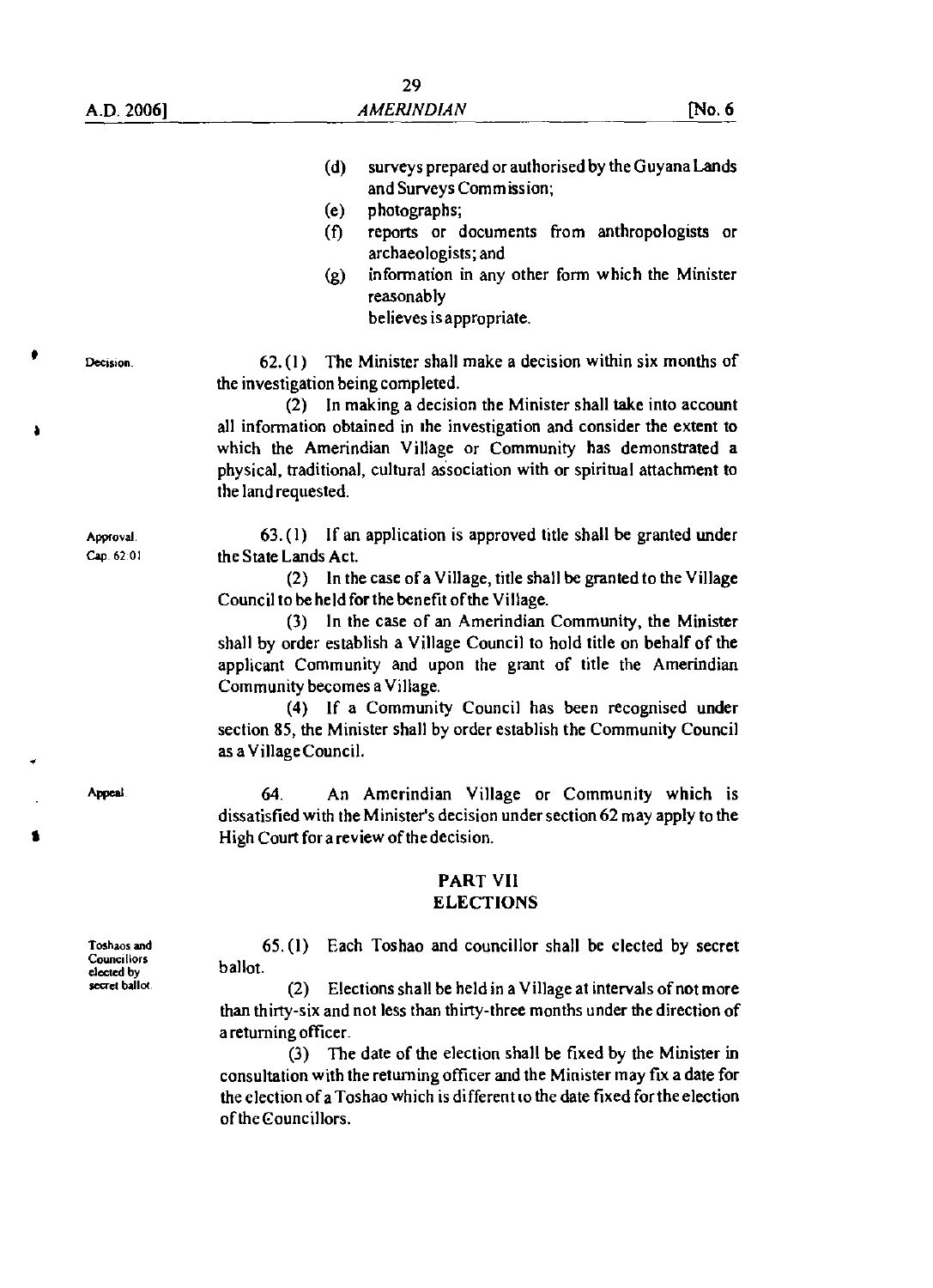(4) The Minister and the National Toshaos Council may each designate a person to observe the elections and any observer so designated may -

- (a) scrutinise the electoral list;
- (b) enter the place of voting;
- (c) observe the voting process;
- (d) monitor the counting of the ballots; and
- (e) seek information from the returning officer and electoral clerks.

Returning Officer

66. (I) The clerk of the Regional Democratic Council shall act as the returning officer for Villages in that region or shall appoint another person to act in his stead.

- (2) The returning officer
	- (a) has overall responsibility for ensuring the proper conduct of the elections for the Toshao and Councillors including -
		- $(i)$  ensuring that the Village is notified of the arrangements for the elections;
		- (ii) verifying the electoral list;
		- (iii) monitoring the nominations process;
		- (iv) making preparations for election day;
		- (v) monitoring the voting process and maintaining order;
		- (vi) counting the votes cast;
		- (vii) declaring the results of the election; and
		- (viii) swearing in the newly-elected Toshao and Councillors;
	- (b) shall cooperate with any elections observers;
	- (c) shall appoint an election clerk; and
	- (d) may appoint a deputy election clerk.

Election clerks.

67.(1) The election clerk and any deputy election clerk shall assist the returning officer to conduct elections and perform such other duties as may be delegated to them by the returning officer.

(2) An election clerk and a deputy election clerk shall not be candidates in the election for which they are clerks.

Election notice.

68.(1) The returning officer shall give the Village Council a written notice of election not later than thirty-five days before election day, which shall confirm -

- (a) the day on which the election will be held;
- (b) the hours between which voting may take place; and
- (c) the location of the place of voting.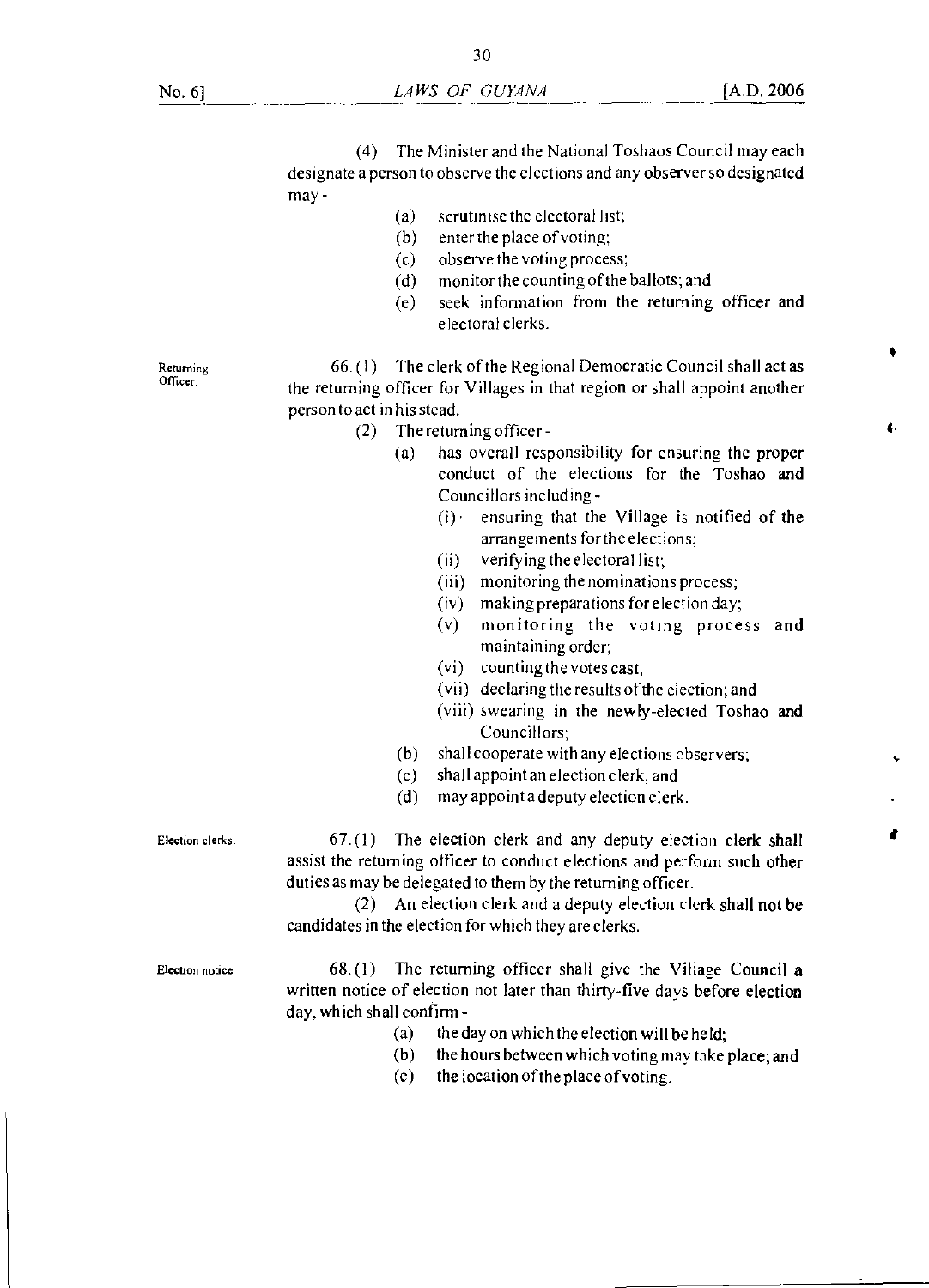| A.D. 2006       | <b>AMERINDIAN</b>                                                                                                                                                                                                                                                                                                                                                                                                                                                                                                                                                                                                                                           | No. 6 |  |
|-----------------|-------------------------------------------------------------------------------------------------------------------------------------------------------------------------------------------------------------------------------------------------------------------------------------------------------------------------------------------------------------------------------------------------------------------------------------------------------------------------------------------------------------------------------------------------------------------------------------------------------------------------------------------------------------|-------|--|
|                 | When the Village Council receives the election notice the<br>(2)<br>Village Council shall immediately call a Village general meeting and<br>inform the meeting of the contents of the election notice.                                                                                                                                                                                                                                                                                                                                                                                                                                                      |       |  |
| Electoral list. | $69. (1)$ Not later than sixty days before the election date, the<br>Village Council shall -<br>compile an electoral list of all adult residents;<br>(a)<br>display the electoral list at the Village office and<br>(b)<br>permit all residents to inspect it;<br>submit the electoral list to the returning officer.<br>(c)<br>A resident may make an oral or a written complaint to the<br>(2)<br>Village Council if he believes that the electoral list-                                                                                                                                                                                                 |       |  |
|                 | contains the name of any person who is not entitled<br>(a)<br>to vote; or<br>omits the name of any person who is entitled to vote.<br>(b)<br>The Village Council shall consider the complaint and, if it<br>(3)<br>upholds it, it shall correct the electoral list and shall notify the complainant<br>and, if applicable, any other person whose name has been added or<br>removed.<br>(4)<br>A person who is dissatisfied with the decision of the<br>Village Council may make an oral or a written complaint to the returning<br>officer whose decision is final.<br>A person shall not be listed in more than one electoral list<br>(5)<br>or register. |       |  |
| Nominations     | A person who wishes to stand as a candidate for Toshao or<br>70.(1)<br>Councillor shall be nominated by at least two persons who are adult<br>residents and eligible to vote in the elections.<br>Nominations shall be submitted to the returning officer not<br>(2)<br>earlier than thirty days before election day and not later than thirty minutes<br>before voting is scheduled to begin.                                                                                                                                                                                                                                                              |       |  |
| Eligibility.    | A person may not stand for election or be elected as a<br>71.(1)<br>Councillor unless<br>he-<br>is an Amerindian of at least eighteen years of age;<br>(a)<br>is resident in the Village on the date of the<br>(b)                                                                                                                                                                                                                                                                                                                                                                                                                                          |       |  |

- nomination; (c) has been continuously resident for a period **of not**  less than three years immediately **before his**  nomination provided that if a person has his principal home within the Village, **any absences**  from the Village for education, employment or health care shall be disregarded in **determining continuity of residence; and**
- **(d) has not been convicted of a serious criminal offence**  involving violence or **dishonesty,**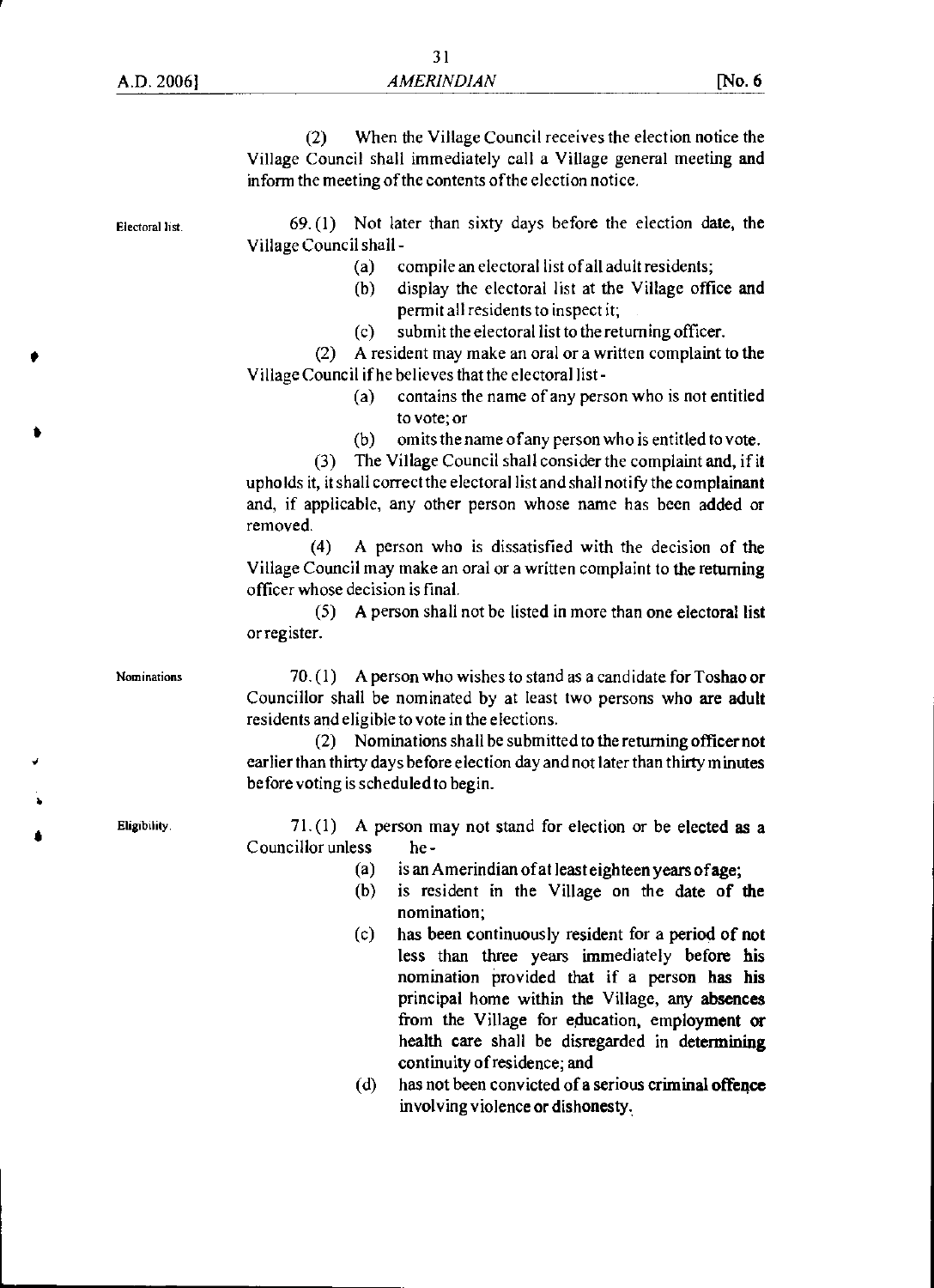(2) A person may not stand for election or be elected as a Toshao unless he -

- (a) is eligible to stand as Councillor; and
- (b) has not held the position of Toshao for the two terms immediately preceding his nomination.

(3) A person who has resigned as Councillor or Toshao under section 26 or who has been removed under section 29 may not stand as a candidate in the election immediately following his removal.

Conduct of the elechon

72. (I) Before the voting starts the returning officer shall ensure that there are adequate materials for the election including -

- (a) a sufficient number of ballot papers;
- (b) a sufficient number of copies of the list of electors;
- (c) a ballot box for election of Councillors;
- (d) a ballot box for election of the Toshao; and
- (e) such tables, chairs, compartments and other conveniences reasonably necessary for the proper conduct of the elections.

(2) The returning officer, the election clerk and any deputy election clerk shall ensure that all election materials are kept in a locked place free from tampering or unauthorised access.

(3) At the hour stated in the election notice for voting to start, the returning officer in the presence of the election clerks shall -

- (a) open each ballot box and confirm that it is empty;
- (b) lock each ballot box and retain its key;
- (c) ensure that each ballot box is clearly marked showing which is for the election of the Toshao and which is for the election of the Councillors;
- (d) place each ballot box on a table which shall at all times be in full view of the elections clerk or any deputy elections clerk; and
- (e) formally declare that voting may begin.

(4) Voting shall be closed at the hour specified in the election notice but if at that hour there are still voters waiting in line to vote, voting shall remain open for a sufficient time to enable those voters to vote.

(5) Upon entering the place of voting each voter shall identify himself to the elections clerk by producing an identification document or by having his identity confirmed by any other person on the electoral list who produces an identification document.

(6) The election clerk shall provide the voter with a ballot paper for the election of the Toshao and a ballot paper for the election of the Councillors as soon as he has confirmed -

- (a) the identity of the voter;
- (b) that the voter's name is on the electoral list; and
- (c) that the voter has not already voted.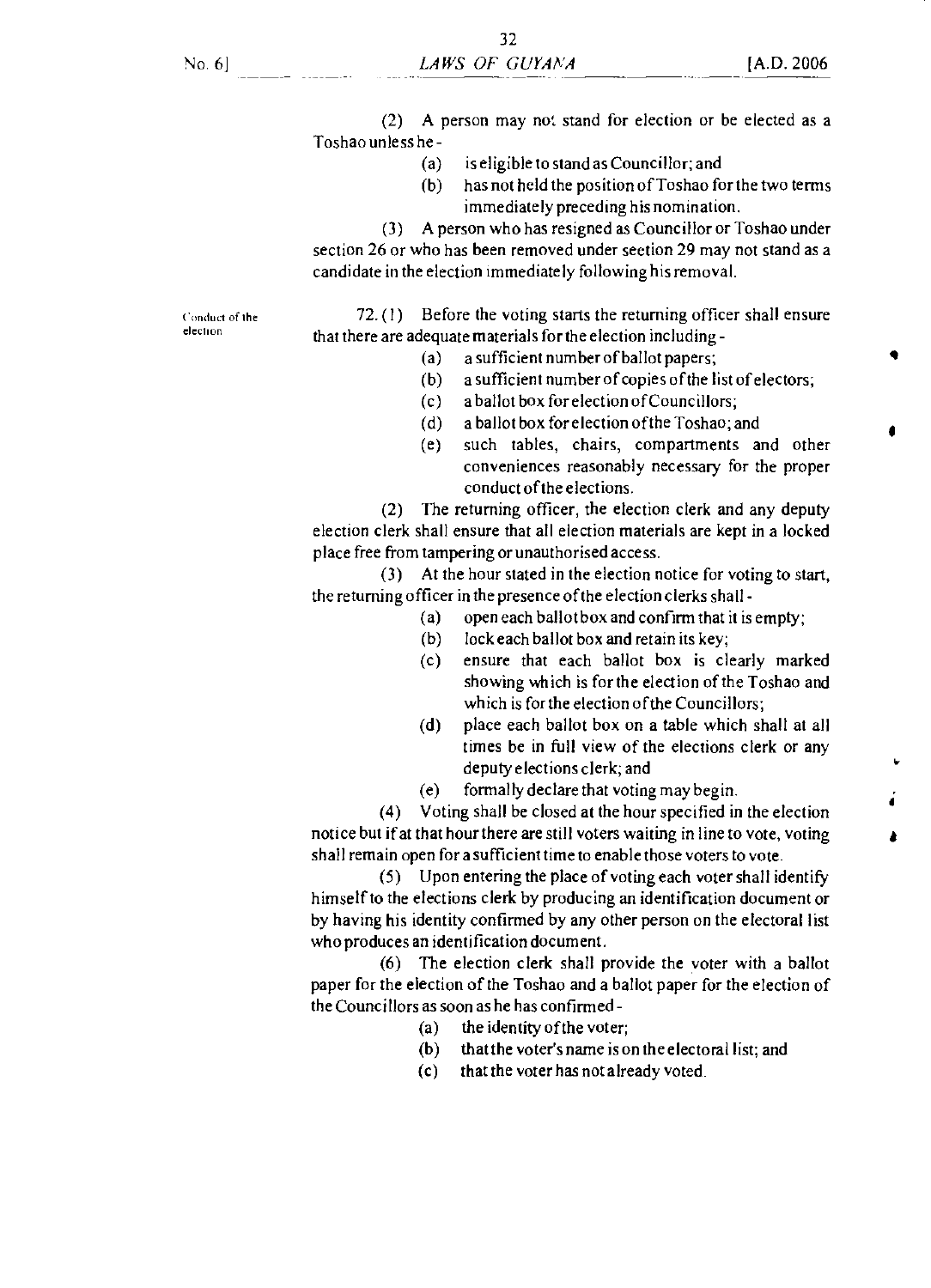(7) The voter shall enter the designated voting compartment, and place each ballot paper in the correct ballot box.

(8) A voter who is blind or otherwise incapacitated, may request another adult to place that voter's ballot papers in the correct ballot boxes.

(9) As soon as a voter's ballot papers have been deposited in a ballot box, the returning officer shall strike the voter's name off the electoral list.

(10) A voter shall vote without delay and shall move a reasonable distance away from the ballot boxes as soon as he deposits his ballot papers in the ballot boxes.

(11) As soon as voting has been closed, the returning officer, in the presence of the electoral clerks, shall -

- (a) open the ballot box for the election of the Toshao and count the number of votes;
- (b) separate the votes on the basis of the candidates for whom they have been cast;
- (c) count and record the number of votes cast in favour of each candidate; and
- (d) declare the name of the candidate who has received the most votes or in the case of a tie the names of the candidates who have tied for the most votes.

(12) Immediately after declaring the result of the election for Toshao the returning officer shall -

- (a) open the ballot box for the election of the Councillors;
- (b) separate the votes on the basis of the candidates for whom they have been cast;
- (c) count and record the number of votes cast in favour of each candidate;
- (d) declare the number of votes e.ch candidate has received; and.
- (e) declare the names of those can lidates who have been elected as Councillors.

shall -

•

- (a) complete a statement of election results;
- (b) prepare and certify two copies of the statement for delivery to the Minister and the Recional Executive Officer;
- (c) place the votes for the Toshao ard the votes for the election of the Councillors in sealed envelopes in their respective ballot boxes;
- (d) lock and remove the ballot boxes for delivery to the Minister.

<sup>(13)</sup> After the declaration of the result, the returning officer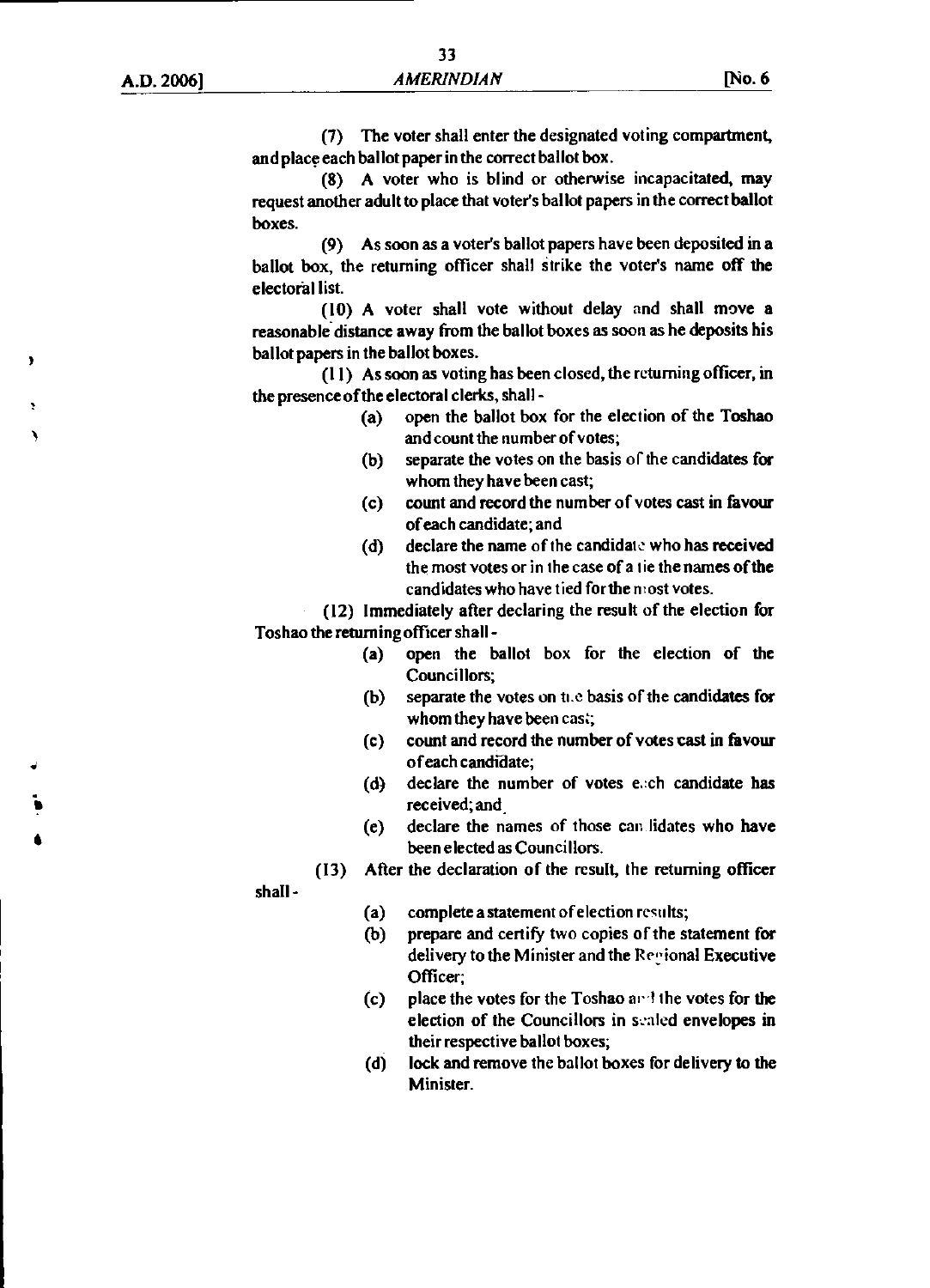|                             | (14) The Minister shall keep the statement of election results<br>and the ballot boxes in safe custody until the next elections are completed.                                                                                                                                                                                                                                                                                                                                                                                                                                                                                                                                                                                                                                                                                                                                                                                                                                                                                                                                |
|-----------------------------|-------------------------------------------------------------------------------------------------------------------------------------------------------------------------------------------------------------------------------------------------------------------------------------------------------------------------------------------------------------------------------------------------------------------------------------------------------------------------------------------------------------------------------------------------------------------------------------------------------------------------------------------------------------------------------------------------------------------------------------------------------------------------------------------------------------------------------------------------------------------------------------------------------------------------------------------------------------------------------------------------------------------------------------------------------------------------------|
| Swearing in.                | 73.<br>The returning officer shall, as soon as possible, but not<br>later than the morning after the election results are declared, swear in the<br>Toshao and the Councillors who have been elected.                                                                                                                                                                                                                                                                                                                                                                                                                                                                                                                                                                                                                                                                                                                                                                                                                                                                         |
| Effect of a tie.            | 74.<br>If there is a tie between two candidates for Toshao, the<br>returning officer shall so declare and hold a new election within seven<br>days at which election there shall be no new candidates.                                                                                                                                                                                                                                                                                                                                                                                                                                                                                                                                                                                                                                                                                                                                                                                                                                                                        |
| Complaints.                 | 75.(1) Not later than thirty days after the declaration of the<br>election results, a voter may complain in writing to the Minister if he<br>believes there was an irregularity in the election process because -<br>(a)<br>there was fraudulent or corrupt practice during the<br>election;<br>(b)<br>there was a breach of the electoral procedure<br>established by this Act;<br>the returning officer, the election clerk or any deputy<br>(c)<br>election clerk committed an act or made an<br>omission which prejudiced the outcome of the<br>election.<br>The Minister shall consider the nature of the complaint,<br>(2)<br>the number of electors bringing the complaint, the report of any elections<br>observers and any other relevant factors, and may-<br>dismiss the complaint; or<br>(a)<br>establish a committee to investigate the complaint.<br>(b)<br>If the Minister establishes a committee the Minister may<br>(3)<br>direct the Village Council to remain in office or may appoint an interim<br>Village Council while the investigation is going on. |
| Investigation<br>committee. | 76. (1)<br>An investigation committee established under section 75<br>shall comprise -<br>(a)<br>one individual nominated by the Minister;<br>(b)<br>one individual nominated by the National Toshaos<br>Council;<br>one individual nominated by the Regional<br>(c)<br>Democratic Council;<br>and<br>(d)<br>one individual nominated by the District Council if<br>any.<br>(2)<br>The investigation committee may -<br>scrutinise the electoral list and Register;<br>(a)<br>(b)<br>recount the votes cast at the elections; and<br>(c)<br>take statements from the returning officer, election<br>clerk, deputy election clerk, observers, any person                                                                                                                                                                                                                                                                                                                                                                                                                       |

 $\blacklozenge$ 

Ť.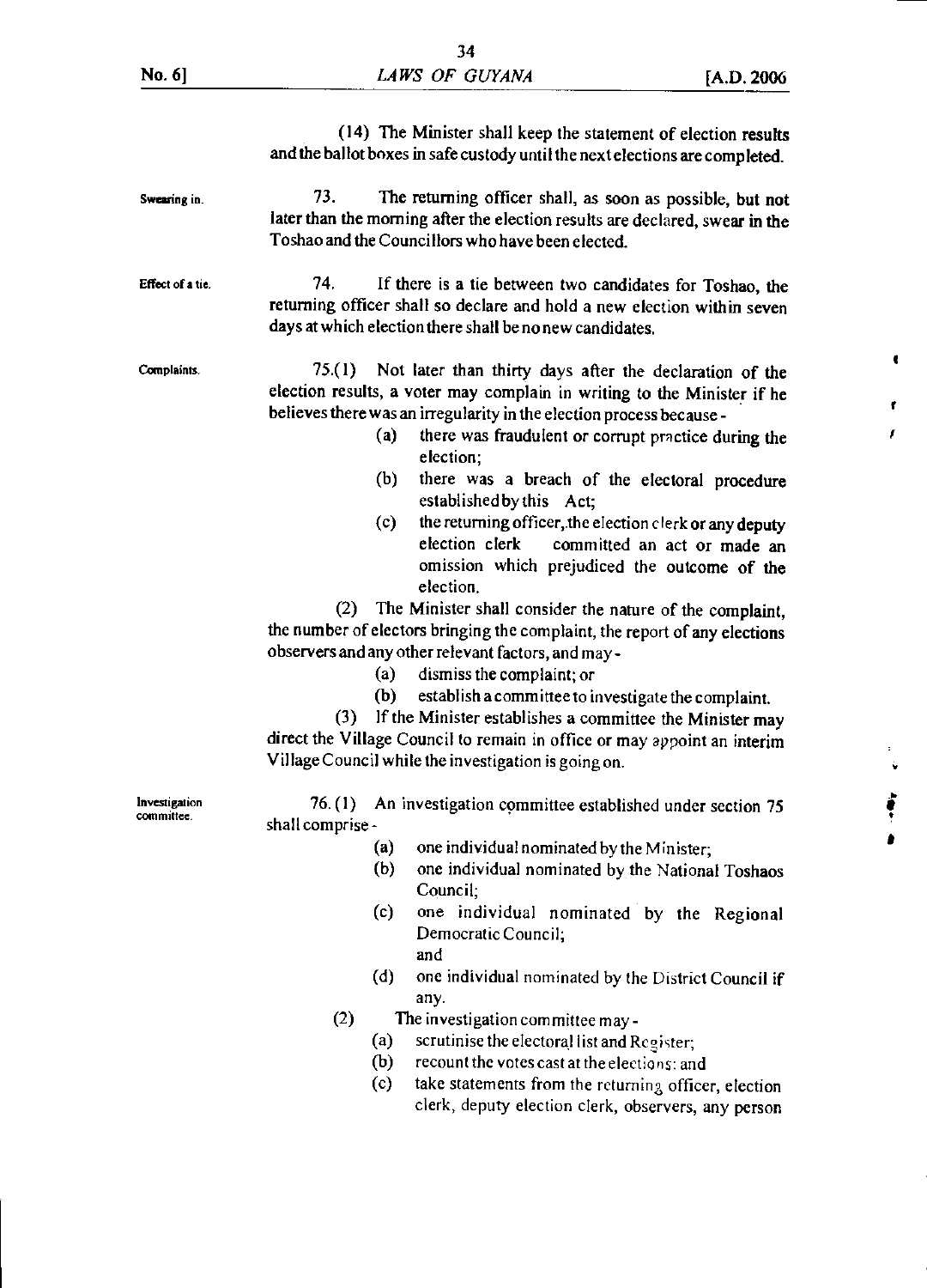alleged to have been involved in the matters which form the subject of the complaint and any other person who the investigation committee reasonably believes to be in possession of facts relevant to the investigation.

(3) The investigation committee shall present its report to the Minister within one month of being appointed.

(4) The Minister shall take into account the report of the investigation committee and either disiniss or uphold the complaint.

77.(1) If the Minister upholds the complaint the Minister -

- (a) shall declare the election invalid;
- (b) shall set a date for new elections; and
- (c) may suggest safeguards to prevent a recurrence of the irregularity.

(2) For the period of time from the declaration that the election is invalid to the holding of new elections, the Minister may, if he has not already done so under section 75, appoint an interim Village Council.

#### PART V111 **OFFENCES**

78. (I) A person who, without the permission of the Minister and the Village Council, removes from Village lands an Amerindian artefact which is of historical, religious or cultural significance to the Village commits an offence and is liable to the fines specified in paragraph (c) of the First Schedule.

(2) A person who destroys defaces or in any way damages an Amerindian monument is guilty of an offence and is liable to the fines First Schedule. specified in paragraph (c) of the First Schedule.

<sup>4</sup>Multiple voting. 79. A person who votes in elections in more than one Village is guilty of an offence and is liable to the penalties in paragraph (a) of the First Schedule. First Schedule.

Additional 80.(1) Notwithstanding the maximum fine imposed under the penalties. First Schedule the court may impose an additional fine on a person First Schedule convicted of an offence under this Act if  $\Gamma$ 

- (a) the court is satisfied that the person acquired monetary benefits from committing the offence; and
- (b) the amount of the fine imposed under this section does not exceed the court's estimate of the amount of the monetary benefits.

**Complaint** upheld.

Protection of **Amerindian** artefacts and monuments\_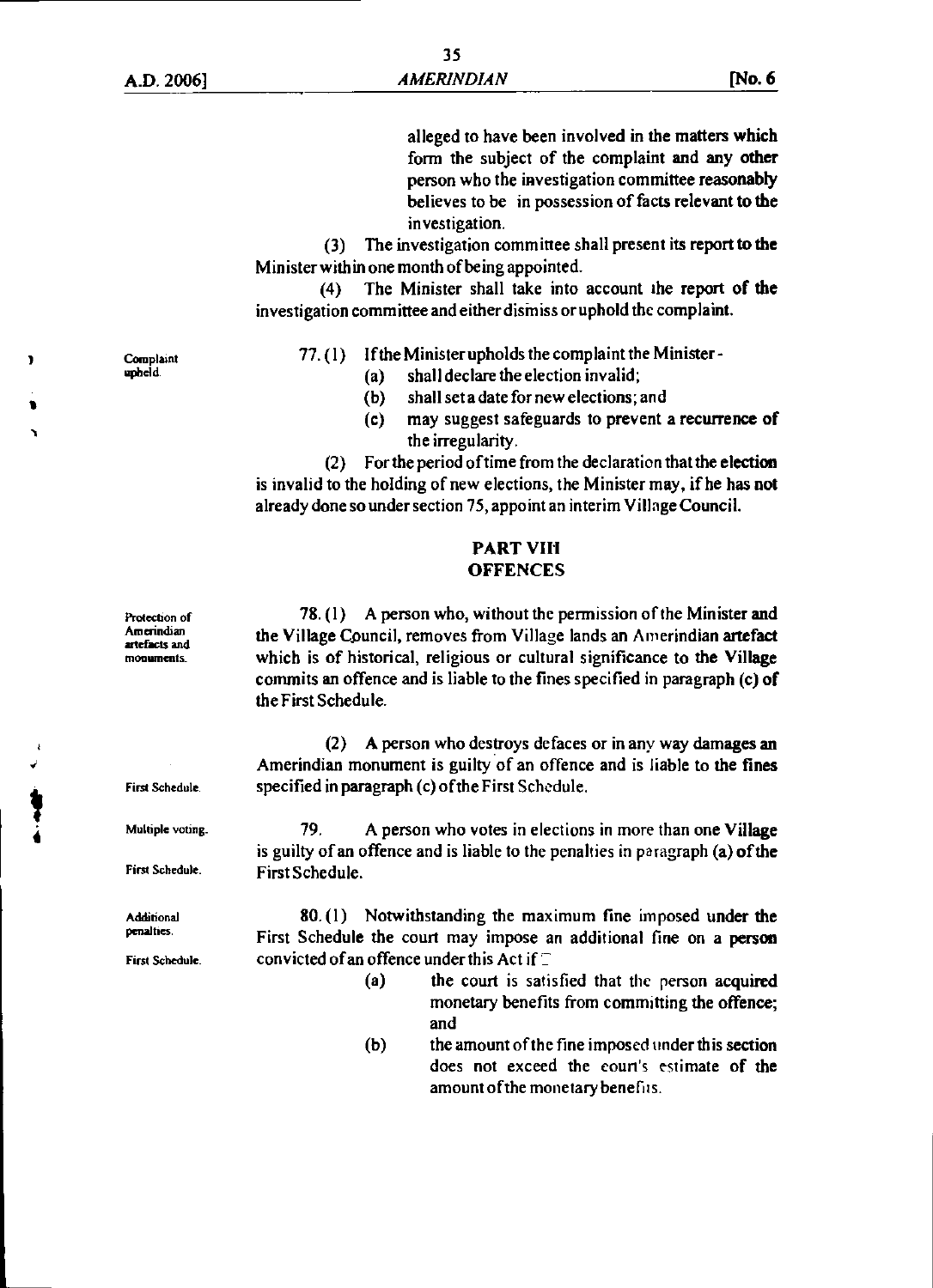•

ł

(2) If a person is convicted of an offence under this Act, the court may, at the time of passing sentence and at the request of a Village, order that person to pay compensation to the Village for loss or damage suffered as a result of the offence.

#### PART IX MINISTER'S FUNCTIONS AND POWERS

Minster to approve rule made by Village Council Regulations  $81.$  (1) The Minister may approve any rule made by a Village Council provided that the rule does not conflict with any law and shall cause the rule to be published in the Gazette. (2) If the Minister does not approve a rule made by a Village Council within six months of receiving it, the Minister shall inform the Village Council in writing and shall give reasons for the rejection. 82. The Minister may make regulations to give effect to the provisions of this Act. 83. The Acts mentioned in the Second Schedule shall be amended in the manner and to the extent described in that Schedule. 84. (1) The Amerindian Act is hereby repealed. (2) Subsidiary legislation made under the Amerindian Act are hereby revoked, provided that where such subsidiary legislation confer a right or privilege that has not been revoked or provided for in any other law, such subsidiary legislation shall remain in force but may be amended by this Act, as though made by this Act to the extent that may be necessary. Amendments Second Schedule. Repeal Cap 29 01 PART X COMMUNITY COUNCIL **Community** Council. Functions of a Community Council 85. The Minister may by order recognise as a Community Council, a council which was established by an Amerindian Community no later than 3Ist December 2003. 86. The functions of a Community Council are -(a) to exercise in relation to the Amerindian

- Community the functions of a Village Council other than those functions which relate to Village lands; and (b) to make an application for communal ownership of
	- land in accordance with Part VI of the Act on behalf of the Amerindian Community provided that the Amerindian Community meets the criteria for application.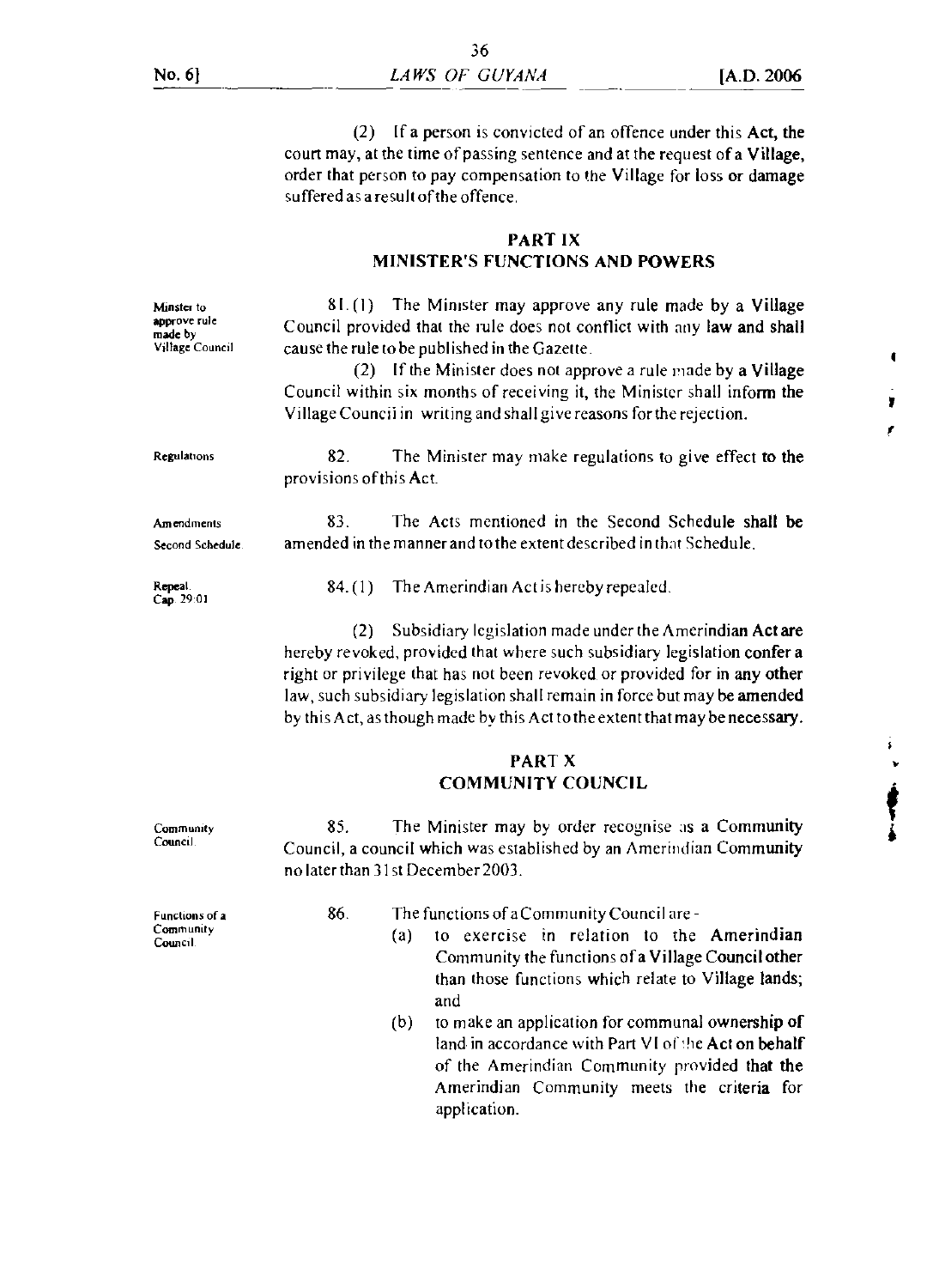**Authority of • Community Council.** 

**Elections** for **• Community Council,** 

**member of a National Toshaos Camel].** 

医皮肤病

88. Elections for a Community Council shall be conducted in accordance with Part VII.

**Toshao of** 89. The Toshao of a Community Council is ex officio a **Community member of the National Toshaos Council. Council**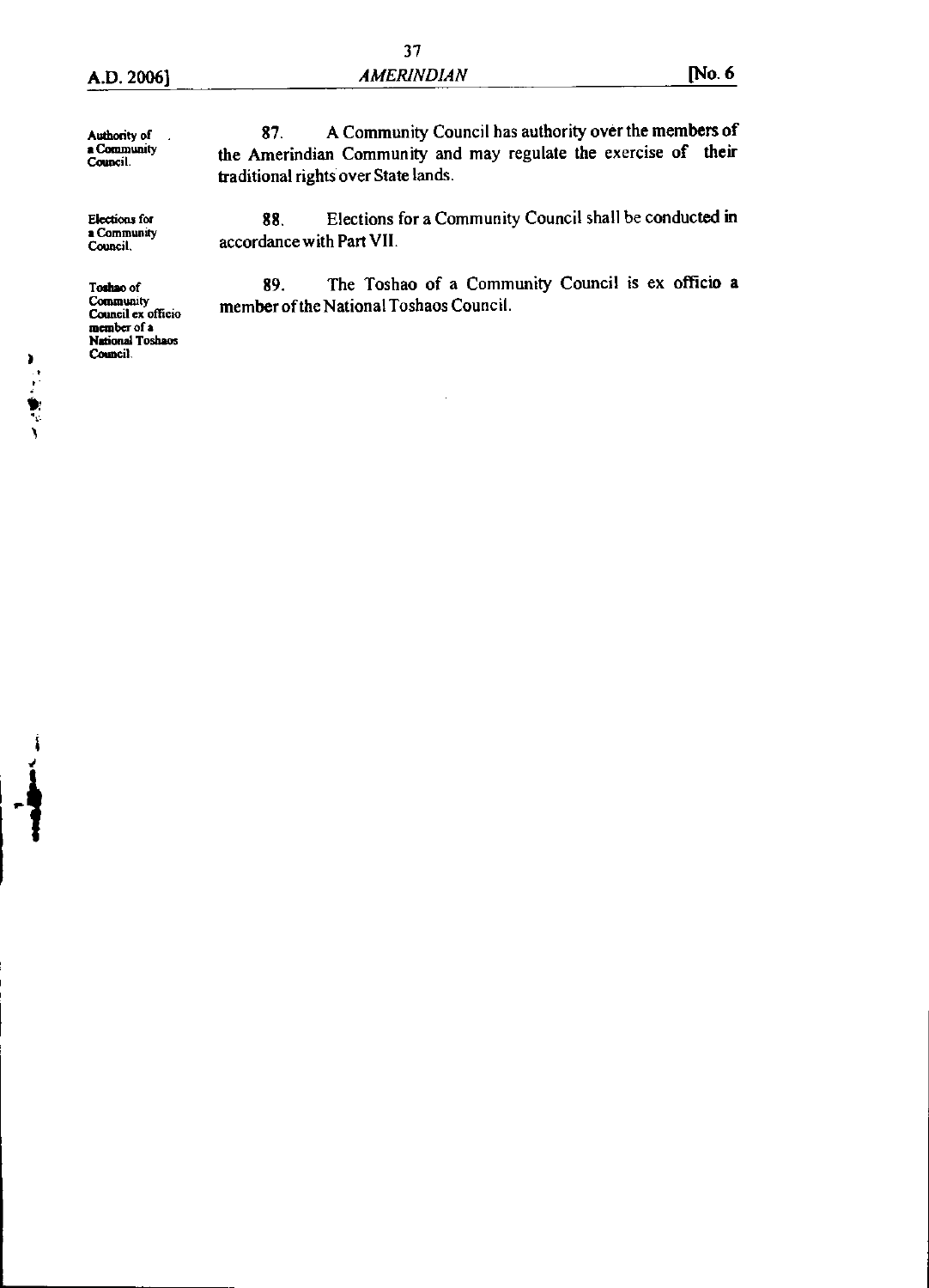### FIRST SCHEDULE  $[ss 4, 5, 6, 7, 17, 30, 48, 78, 79, 80]$

#### Paragraph **Prescribed Penalties**

- (a) a fine of not less than five thousand dollars nor more than ten thousand dollars;
- (b) a fine of not less than ten thousand dollars and nor more than thirty thousand dollars and imprisonment for one month;
- (c) a fine of not less than thirty thousand dollars nor more than one hundred thousand dollars and imprisonment for four months;
- (d) a fine of not less than one hundred thousand dollars nor more than one million dollars and imprisonment for one year;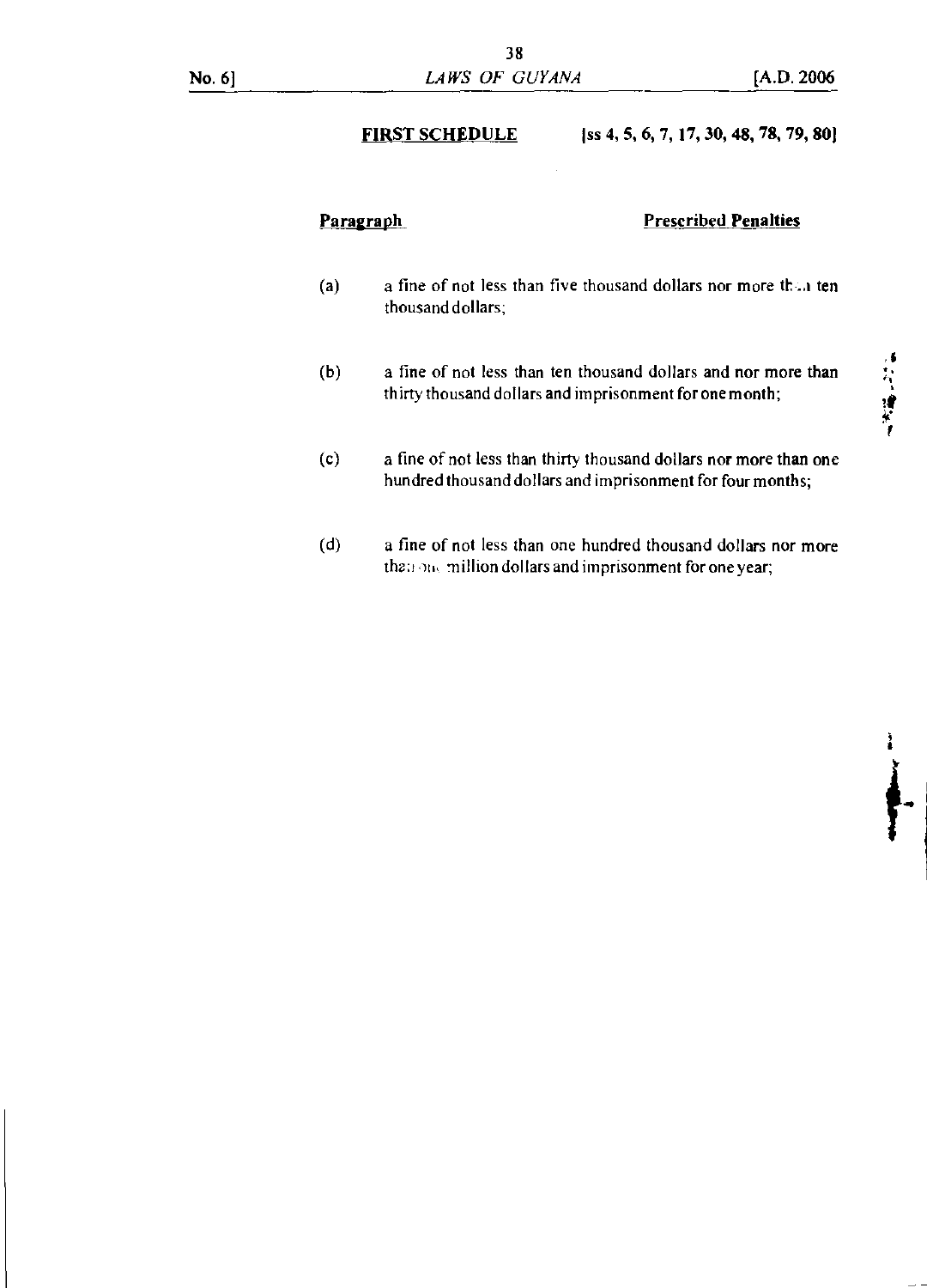"好事"

4

# SECOND SCHEDULE 5.83

| Act                                                                   | <b>Amendments</b>                                           |
|-----------------------------------------------------------------------|-------------------------------------------------------------|
| Local Democratic Organs Act 1980,<br>No. 12 of 1980<br>section $2(1)$ | In the definition of Ilocal democratic organ <sup>[1]</sup> |
|                                                                       | delete the words $\Box$ and any council                     |
|                                                                       | established under the Amerindian Act <sup>[]</sup>          |
| State Lands Act, Cap. 62:01<br>section 41.                            | Delete the proviso.                                         |
| Forest Act, Cap. 67:01<br>section 37.                                 | Delete the proviso.                                         |
| Wild Birds Protection Act, Cap. 71:07<br>section 7.                   | Delete section 7 (2).                                       |

Passed by the National Assembly on 16<sup>th</sup> February, 2006.

S.E. *Isaacs,*  Clerk of the National Assembly.

**(BILL No. 13/2005)**